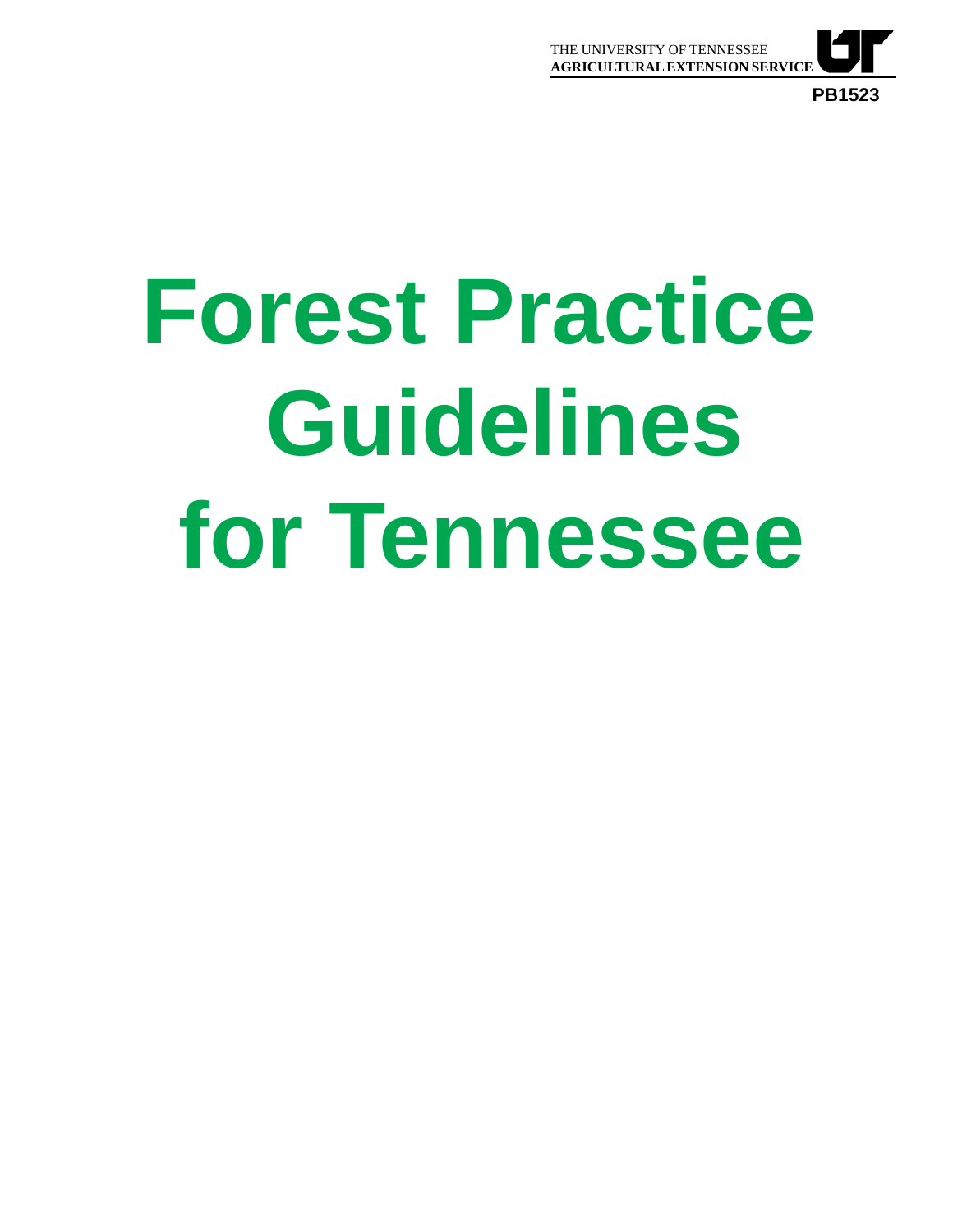### **Table of Contents**

| BMPs for Forestry Activities in Tennessee <b>[149]</b> 15               |    |  |  |
|-------------------------------------------------------------------------|----|--|--|
| Silvicultural Practices for Major Forest Types in Tennessee ________ 16 |    |  |  |
|                                                                         |    |  |  |
|                                                                         |    |  |  |
| Harvesting, Regeneration and Cultural Methods __ 16                     |    |  |  |
|                                                                         |    |  |  |
|                                                                         |    |  |  |
| Harvesting, Regeneration and Cultural Methods __ 19                     |    |  |  |
|                                                                         |    |  |  |
|                                                                         |    |  |  |
| Harvesting, Regeneration and Cultural Methods __ 21                     |    |  |  |
|                                                                         |    |  |  |
| Harvesting, Regeneration and Cultural Methods __ 25                     |    |  |  |
| $\overline{\phantom{a}}$ 27<br>$Pine$ <sub><math>-</math></sub>         |    |  |  |
|                                                                         |    |  |  |
| Harvesting, Regeneration and Cultural Methods __ 28                     |    |  |  |
|                                                                         |    |  |  |
|                                                                         |    |  |  |
| Sources of Assistance for Landowners __________________                 | 31 |  |  |
|                                                                         |    |  |  |
|                                                                         |    |  |  |
| 32                                                                      |    |  |  |

#### **Acknowledgements**

The **Forest Practice Guidelines for Tennessee** publication is a collaborative effort of The University of Tennessee Agricultural Extension Service, the Tennessee Forestry Association, the Tennessee Division of Forestry and the Tennessee Valley Authority. This document is a revision of the 1976 edition edited by Gary Schneider and Jack Barrett of The University of Tennessee Department of Forestry, Wildlife and Fisheries.

The authors appreciate the helpful reviews of Jim Hill (Bowater), Ray Rozier (private consultant), Tom Jewell (Westvaco), Kerry Schell (The University of Tennessee-retired), Gene McGee (U.S. Forest Service -retired), Tim Young (Georgia Pacific), George Weaver (The University of Tennessee-deceased), John Wood (Westvaco) and Tim McCall (J.M. Huber). Additionally, final manuscript reviewers were John Gregory (TWRA), Allan Houston (UT), Larry Hamner (TVA), Dennis Miles (TDF) and Wanda Richart (UT).

Tennessee has been blessed with a beautiful bounty of forest resources. We trust these "Guidelines" will improve forest practices in Tennessee and enhance the quality of life for all Tennesseans.

> George M. Hopper Professor & Head Editor

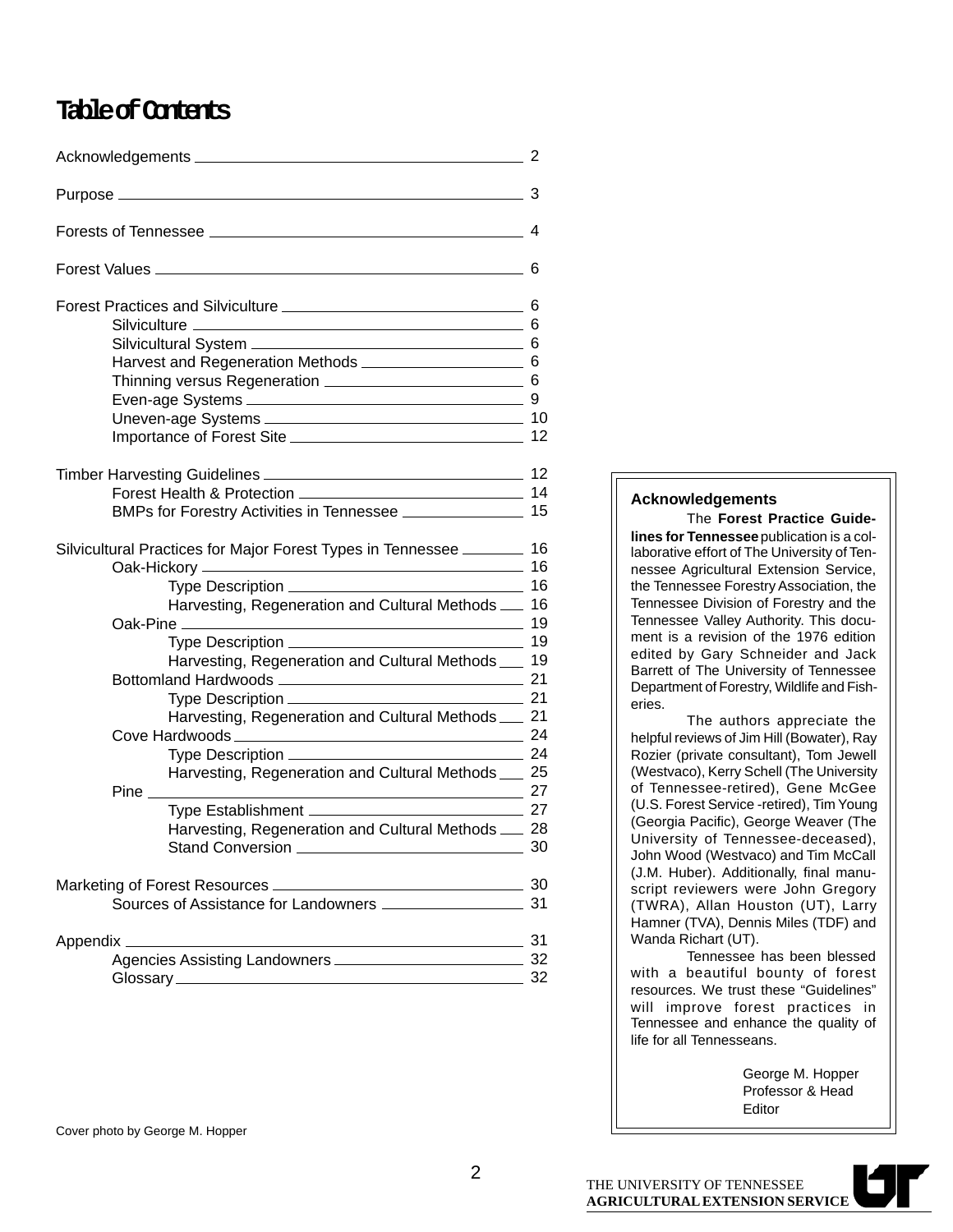

## **Forest Practice Guidelines for Tennessee**

George M. Hopper, Editor Professor & Head Department of Forestry, Wildlife and Fisheries The University of Tennessee

> Hart Applegate Assistant State Forester Tennessee Division of Forestry

> > Greg Dale Area Superintendent Westvaco Corporation

Richard Winslow Lands Manager Tennessee Consolidated Coal

### **Purpose**

Those involved in managing Tennessee forests have felt the need for a concise statement about forest practices in Tennessee. Although several sources provide information about Tennessee's forests and appropriate forest practices, searching for information takes considerable time, and in some instances the sources are not readily available. These guidelines provide a ready, authoritative reference. This publication identifies appropriate forest management practices and informs the Tennessee forest landowner about making wise policy decisions and establishing long-range goals.

However, many land management decisions are complex and can not be explained here. In most cases, forest management requires the services of a professional forester. A professional forester has received at a minimum a four-year college degree in forest management from an accredited forestry program, and keeps current about the latest forest management practices.

### **Forest Types in Tennessee**

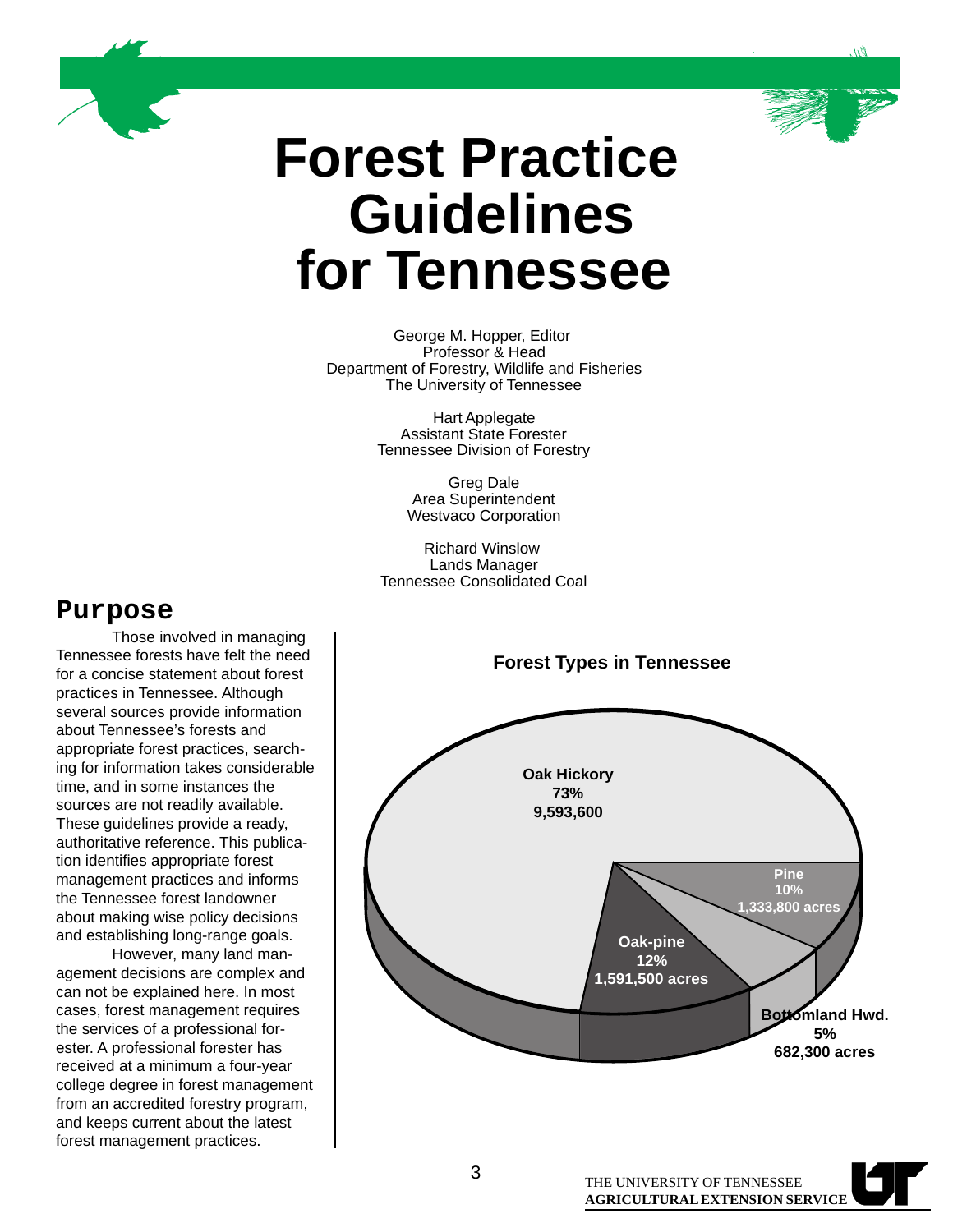



### **Forests of Tennessee**

Forests are an integral part of the Tennessee environment. When the first European settlers reached the territory that was to become Tennessee, forests covered more than 85 percent of the land area. With these settlers came logging, land clearing and frequent fires. Historical records indicate native American people burned the forests routinely to create improved grazing for wildlife. Some accounts suggest that there were savannah-like conditions in many areas of the state.

The most recent statistics from 1989 Tennessee forest survey show 13,265,000 acres, or 50 percent of the total land area, is still in forest cover.

Private forest landowners, the vast majority non-industrial, decide the fate and management on 11,756,400 acres of the state's forest land. This represents 88 percent of the total forest resource (Table 1).

Differences in climate, soils and physiography make the forests of Tennessee as complex as any found in the temperate regions of the world. More than 200 species of trees grow in Tennessee, 60 of which have commercial value.

### **Table 1. Distribution of Forest Ownership in Tennessee (from Forest Statistics for Tennessee Counties-1989 USDA-FS SD-148)**

| <b>FOREST LAND</b> |            |            |  |  |
|--------------------|------------|------------|--|--|
| Owner              | Acre       | % of Total |  |  |
| Private            |            |            |  |  |
| Industrial         | 1,143,900  | 8.62       |  |  |
| Non-industrial     | 10,612,500 | 80.00      |  |  |
| Public             |            |            |  |  |
| Federal            | 1,027,400  | 7.74       |  |  |
| <b>State</b>       | 422,200    | 3.18       |  |  |
| City/County        | 59,400     | 0.44       |  |  |
| Total forest land  | 13,265,400 |            |  |  |

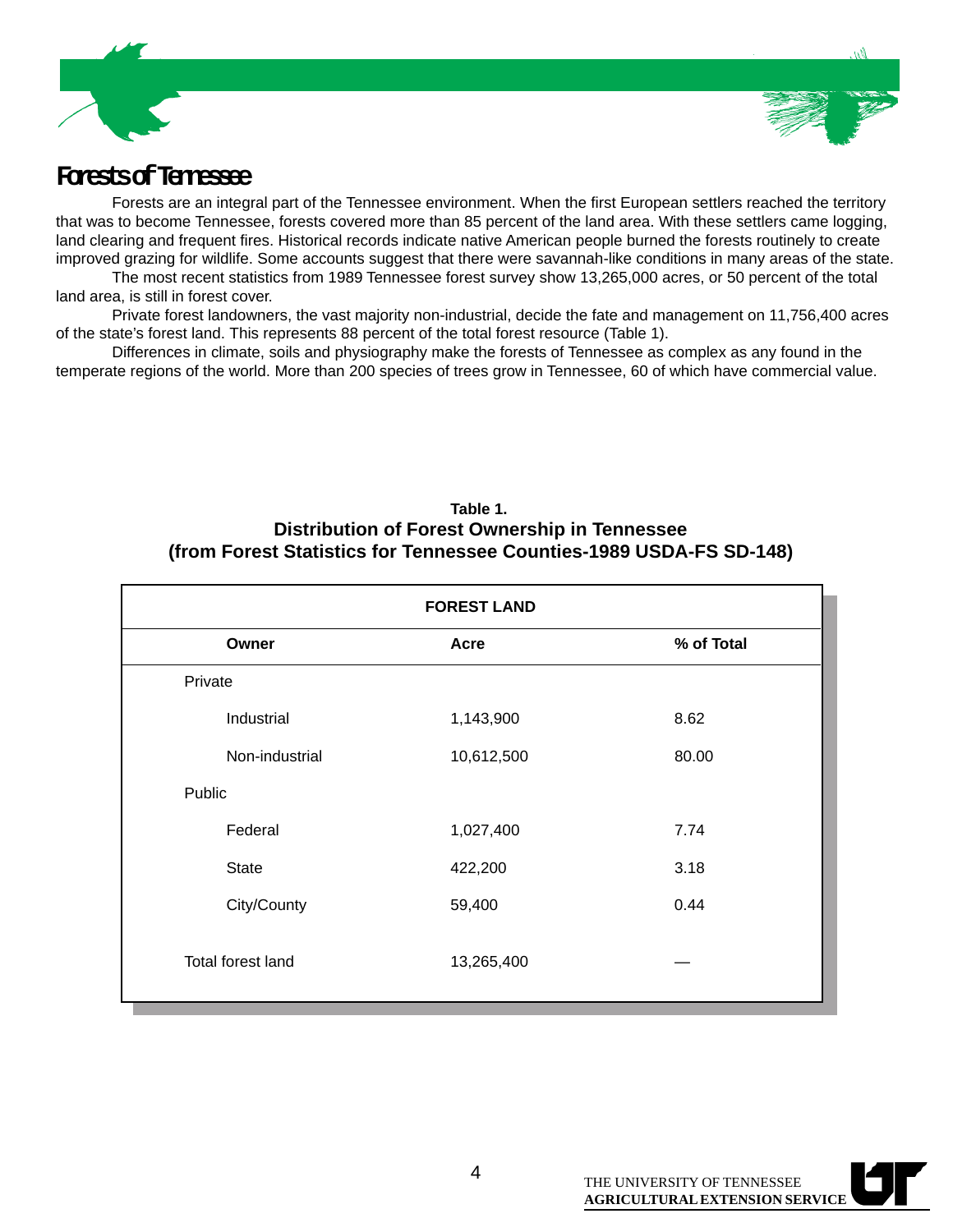

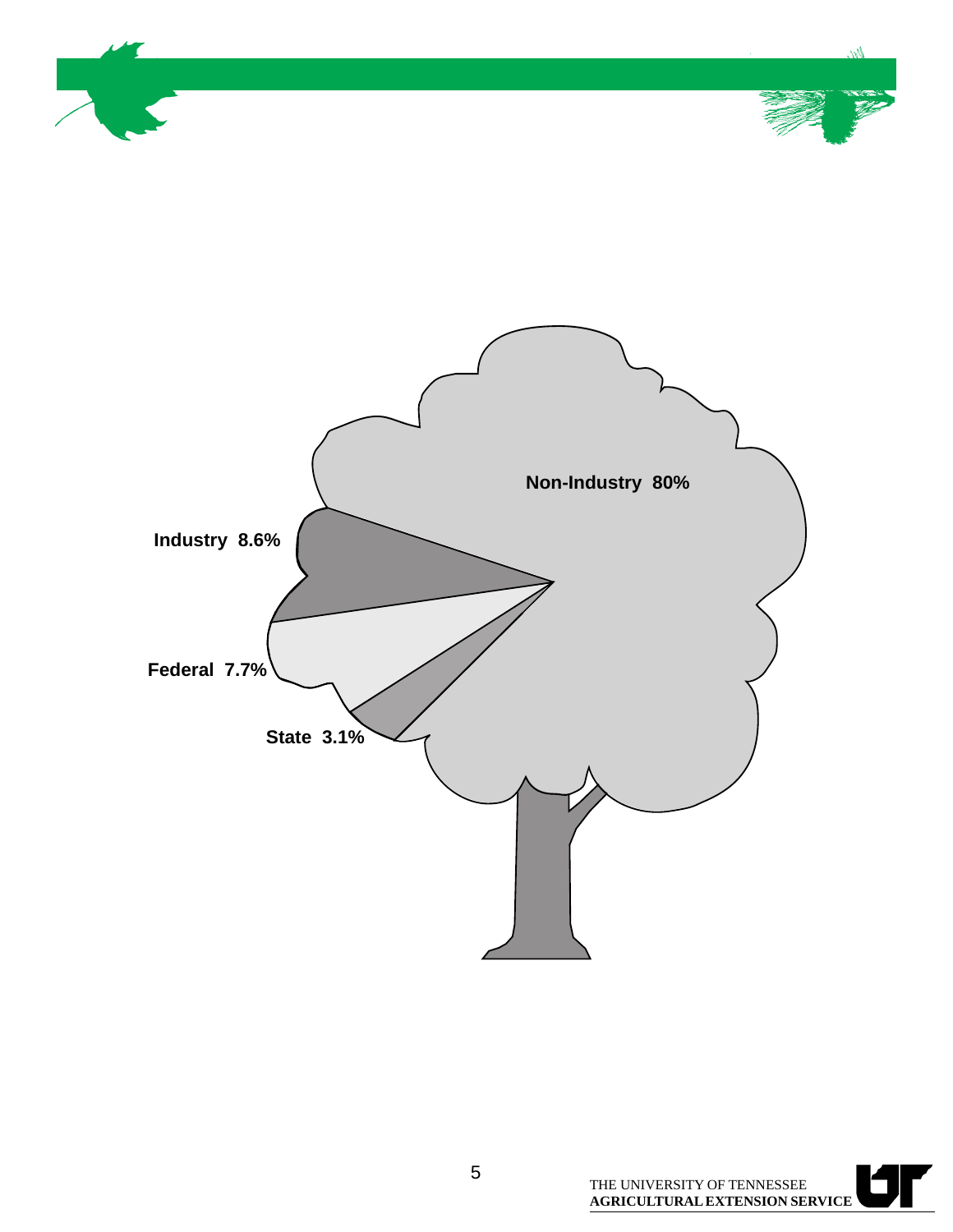Unlike most of its neighbors to the south, Tennessee's forests are mostly hardwoods, with oaks dominating significant portions of the forest landscape. This publication will discuss five major forest types in Tennessee: oak-hickory, oak-pine, bottomland hardwoods, cove hardwoods and pine.

Forest stands composed of various oaks and hickories cover 73 percent of the commercial forest areas (9.6 million acres). The oakhickory forest type includes a mixture of species, ranging from very valuable black walnut, yellow-poplar and high-grade red and white oaks, to the economically low-value post and blackjack oaks. Pine and oak-pine types occur on 22 percent of the commercial forest area, and typically develop on relatively dry upland sites.

The east and plateau regions of Tennessee contain pine, oak-pine and oak-hickory forest types. Upland hardwood sites generally are concentrated in the central and west-central regions. Bottomland hardwood sites are primarily located in the west region.

Mismanagement and uncontrolled fires have caused serious damage to forest resources of Tennessee. For many years, logging operations that cut only the best trees, a practice referred to as "highgrading," has reduced forest productivity. High-grading results in a forest of defective and commercially undesirable trees left to occupy and regenerate the forest. Although the practice of high-grading continues, significant improvements have been made in forest protection, e.g., wildfire suppression. Also, reforestation programs have established more than a million acres of trees on eroded fields.

Although analyses of forest conditions in Tennessee show that the quality of our hardwoods is declining, timber growth is increasing. Statistics from 1950 to 1989 show that the sawtimber volumes increased from 16.2 to 53.6 million board feet. Moreover, desirable commercial species now cover a higher proportion of our forest land, but there is still much to be done to improve and protect the forest. The Tennessee Division of Forestry, The University of Tennessee Agricultural Extension Service, the Tennessee Valley Authority, the U.S. Forest Service, the Tennessee Forestry Association, concerned individual landowners and forest industries are contributing to this improvement.

### **Forest Values**

Tennessee's forests are one of our state's most valuable natural resources. Forests furnish a variety of products and benefits to the state's economy and its citizens. The timber industry probably predates the state itself, yielding raw materials for construction of homes and buildings and many other basic products such as furniture, crossties and paper. Additionally, trees yield chemicals used in hundreds of products produced in plastics and chemical manufacturing.

Wood-using industries in Tennessee manufactured products which had a shipment value of \$4 billion in 1992. Forest-related industries in Tennessee employ more than 50,000 workers and pay \$1 of every \$8 of manufacturing-based wages. Tennessee is the nation's leading producer of log homes and hardwood flooring, and annually ranks among the top three states in hardwood lumber production.

Tennessee's forest lands also create habitat for forest wildlife, providing food and shelter for many game and non-game species. Hunting, fishing and other outdoor activities contribute greatly to the quality of life in Tennessee. The success of Tennessee's outdoor recreation and tourism industry is due in no small part to the beauty of the state's forest-covered landscape. Protection



from soil erosion and reduction of noise and air pollution are among the many environmental benefits forests provide.

### **Forest Practices and Silviculture**

### **Silviculture**

Silviculture is the art and science of tending a forest. Silviculture includes the establishment, improvement and harvest of a forest to meet the owner's objectives. Silviculture is based on an understanding of natural resource processes, such as disturbance, succession, competition, nutrient cycles, hydrology, tree biology, soils and associated ecological phenomena. Manipulation and control of the natural processes using scientifically based silvicultural techniques can create forests suited to the goal of ownership in less time than would occur naturally.

### **Partial Harvests Versus Regeneration Harvests**

Forest management generally includes harvesting trees. Trees that are harvested and processed into products continue to benefit people by providing useful wood products.

**Silviculture is the art and science of tending a forest.**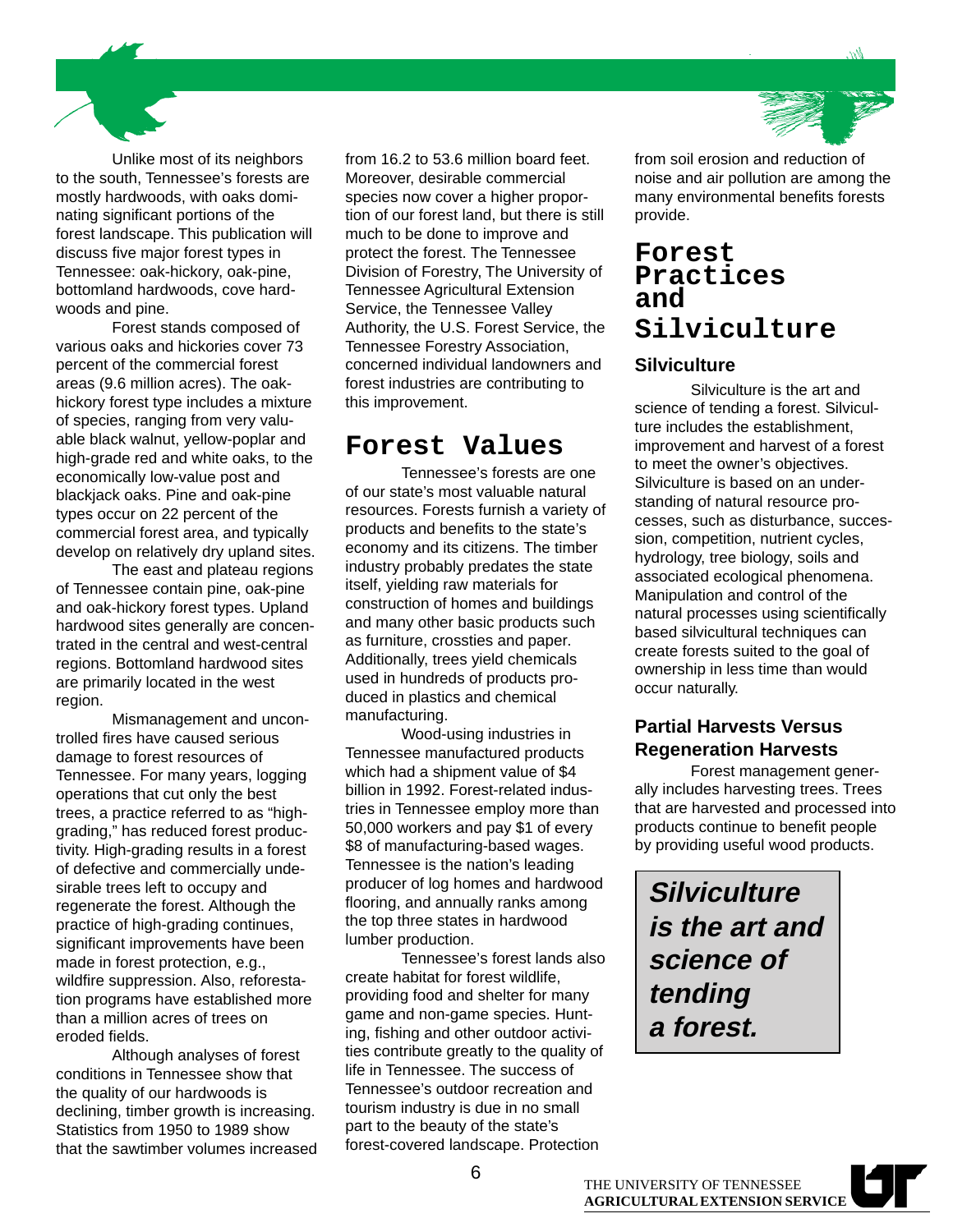

When a forest owner decides to harvest trees, the decision is often based on personal economics. However, a timber harvest results in a long-term impact on the forest environment. Because of this, the landowner should have a plan before the harvest that addresses long-term goals.

What does it mean to regenerate? To a forester, regeneration means to produce a new, vigorous, healthy, well-stocked stand of trees; it refers to starting the stand of trees over (as opposed to converting forest land to some other land use). However, not every stand is in need of a regeneration cut; rather, some require only a partial cut.

Forest rotation is the time required to grow a timber crop to economic or natural maturity. One way to think about rotation is "the beginning and the end." A corn crop begins with a clearcut, followed by planting, weed control and final harvest. For corn, rotation may be six months. For oak, rotation may be 30 years or 150 years depending on the site, desired product and landowner objectives. A forest manager can shorten the rotation length by controlling stand density and matching species with appropriate sites. Whatever the time period, the final harvest completes the rotation.

At the end of rotation, trees are harvested and the forest is regenerated. Forest regeneration systems are effective when properly applied. Artificial regeneration involves planting seeds or seedlings. Advantages of this method are better control of species composition and genetic improvement. Natural regeneration methods include seed tree, shelterwood, clearcut, group selection and single tree selection. Each of these methods produces a new forest and is designed for use in specific forest types.

Whatever regeneration method used, the final harvest, at the end of rotation, should produce a new, young, healthy forest. **Partial cuts**

Cultural treatments that occur during the rotation affect yield, rate of growth and quality of timber. Silvicultural partial cuts during stand development are generally referred to as thinning. Some people see a thinning as a selection for regeneration. However, in a managed forest, thinning reduces stand density to benefit the crop trees left. Crop trees are chosen, released and grown to the end of the rotation. By thinning the stand, the crop trees grow faster and reach a larger size sooner.

 In his text on Silvicultural Practices, D.M. Smith had this to say about thinning: "The essential generalities about thinning have been buried in the flood of qualifications that must inevitably enter into any discussion. The most important fact to be noted is that the total cubic volume of wood, which can be produced by a stand in a given length of time, tends to be fixed and immutable. However, by skillful control of the growing stock the forester can marshal production to capture the highest net return possible under the economic circumstances."

"The trees that are cut represent a salvageable surplus not needed to ensure full utilization of the growing space; they are, therefore, available for harvest. In the act of removing them, it becomes possible to build more crown surface on selected individuals so they will attain larger diameter, become more valuable and be less vulnerable to damage."

"The positive action of choosing the kind and number of trees to remain for future growth should be emphasized much more than the selection of trees to cut for immediate use."

### **Silvicultural Systems and Regeneration Methods**

In the life of every timber stand the time eventually arrives when it is mature. Once mature, some or all the trees can be harvested and the stand regenerated through artificial or natural regeneration. The method chosen for harvest and regeneration depends on forest conditions and landowner's goals. There are two types of silvicultural systems a forest landowner may develop with various harvesting plans: 1) even-age systems (see page 9) or 2) uneven-age systems (see page 10). Foresters use both management systems successfully in Tennessee. Remember, each system attempts to carry out a specific purpose and is based on tree biology (silvics). The manager of the forest must consider the unique silvicultural characteristics of each species.

An important biological principle of tree growth is that of "tolerance." Tolerance in forest trees refers to a species' ability to compete. The ability to perform in competition with other trees and to tolerate shade determines a species' tolerance level. For example, beech regenerates very well in shade and is considered a shade-tolerant species. On the other hand, black cherry needs full sun to regenerate and to grow. Therefore, cherry is an intolerant species. Table 2 gives shade tolerance levels for several important species.

**Tolerance in forest trees refers to a species ability to compete. The ability to per form in competition with other trees and to tolerate shade determines a species tolerance level.**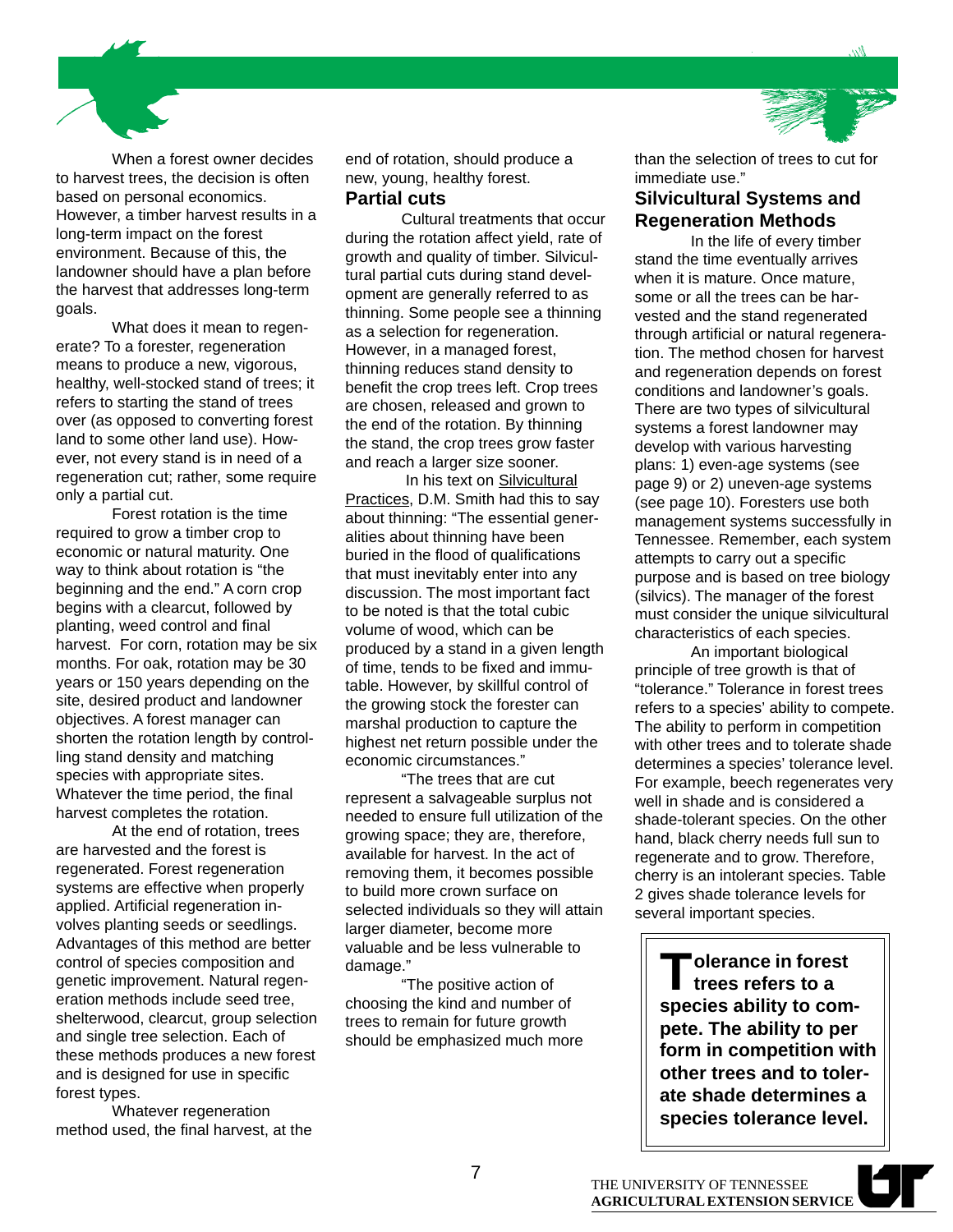

| <b>TABLE 2:</b><br>Tolerance of trees to shade is important in choosing a silviculture system for natural regeneration.<br>The listing below shows the relative shade tolerance for several                                                                 |                                                                                  |                                                                                                                                 |  |  |
|-------------------------------------------------------------------------------------------------------------------------------------------------------------------------------------------------------------------------------------------------------------|----------------------------------------------------------------------------------|---------------------------------------------------------------------------------------------------------------------------------|--|--|
| commercial species.                                                                                                                                                                                                                                         |                                                                                  |                                                                                                                                 |  |  |
| <b>INTOLERANT OF SHADE</b>                                                                                                                                                                                                                                  | <b>INTERMEDIATE IN</b><br><b>TOLERANCE TO SHADE</b>                              | <b>TOLERANT OF SHADE</b>                                                                                                        |  |  |
| Northern Red Oak<br><b>Black Walnut</b><br><b>Black Cherry</b><br>Sassafras<br>Ash<br>Locust<br>Yellow-Poplar<br>Sweetgum<br>Cherrybark Oak<br>Hackberry<br>Cottonwood<br>Willow<br><b>Birch</b><br>Loblolly Pine<br>Virginia Pine<br><b>Shortleaf Pine</b> | White oak spp.<br>Persimmon<br><b>Baldcypress</b><br><b>Black Gum</b><br>Hickory | <b>Red Maple</b><br>Sugar Maple<br>Hornbeam<br>Beech<br>Magnolia<br><b>Mulberry</b><br>Dogwood<br>Eastern White Pine<br>Hemlock |  |  |

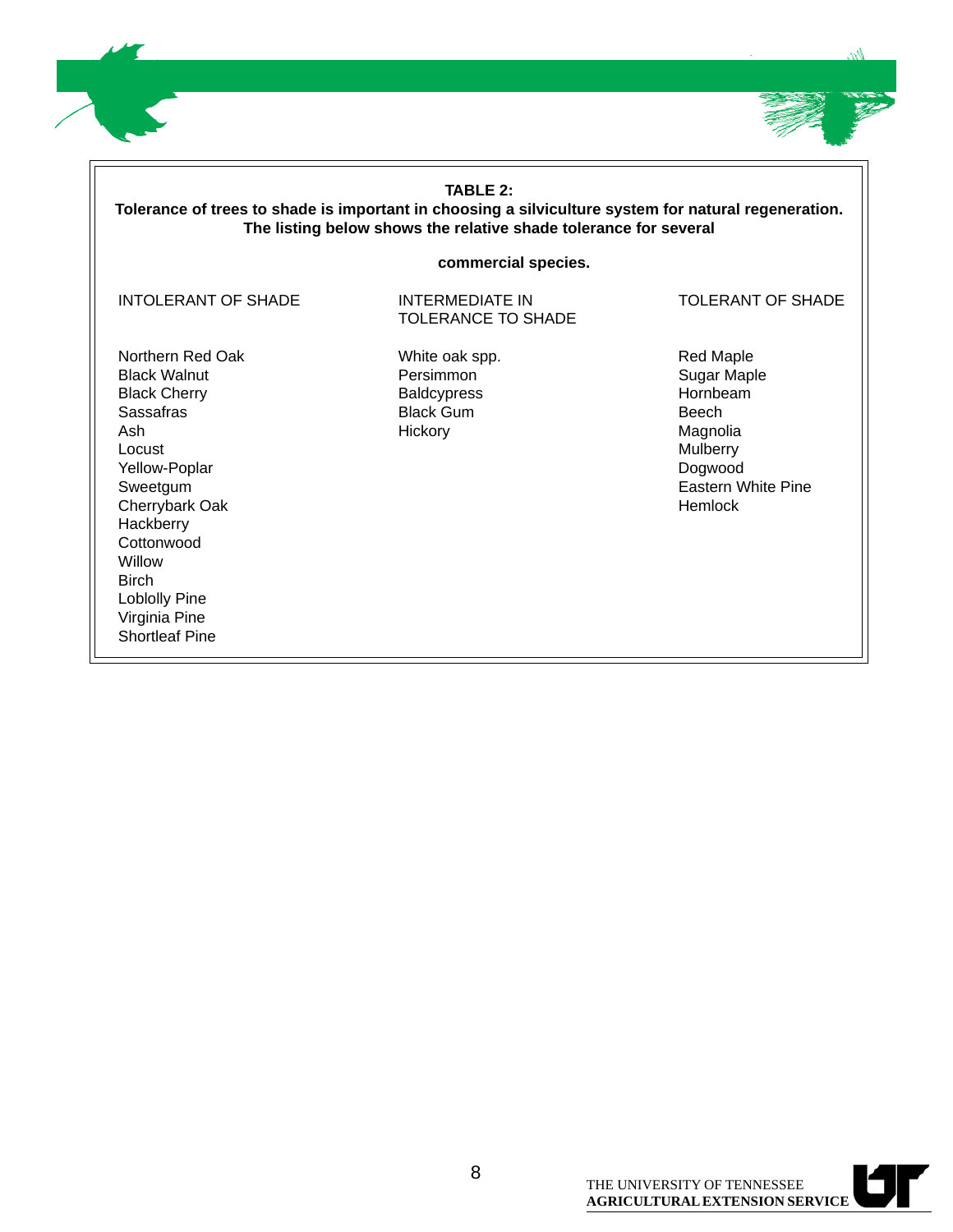Silvicultural systems are based on age, either even-age (less than two distinct age classes) or uneven-age (three or more distinct age classes). Tree diameters and heights in a stand can characterize the age distribution. **Caution: The popular**

The five major methods to regulate the age structure of the forest for even-age systems: 1) the clearcut method, 2) the shelterwood method, or 3) the seed tree method; and for unevenage systems: 4) the single tree selection method, and 5) the group selection method.

Caution: The popular practice of selecting trees based solely on diameter or quality is "high-grading," a practice that leaves a high proportion of culls and less desirable species to occupy the forest. Diameter-limit cutting is not a recommended silvicultural

practice. The harvesting of only the best trees continues to cause considerable damage to Tennessee's forests.

Tree planting has been used to restore a forest and to improve competition, stocking and desired genetics.

A common mistake in forest regeneration is to plant trees on poor, cut-over sites, with inappropriate species and without control of competing brush and weeds. Selecting suitable sites, getting good planting stock of improved genetic quality and controlling competition are critical factors that determine plantation success.

Hardwoods have not been planted as widely as pine. Hardwoods usually demand better sites and are not well-suited for many marginal old

fields. However, research continues on how to plant hardwoods for timber and wildlife, especially in wetland reclamation. Of particular importance in planting hardwoods are site selection, seedling quality, improved

**practice of selecting trees based solely on diameter or quality is "high-grading," a practice that leaves a high proportion of culls and less desirable species to occupy the forest. Diameter-limit cutting**

**is not a recommended silvicultural practice. The harvesting of only the best trees continues to cause considerable**

**damage to**

**Tennessee's forests.**

genetic sources and competition control, during the early years.

### **Even-Age Systems**

A stand is even-age if the age difference between the youngest and oldest trees is less than 20 percent of the length of the rotation. For example, an even-age stand managed on a 50-year rotation can have no trees more than 10 years younger

than the oldest trees. The upper canopy of the forest is continuous in even-age stands, since trees are mostly of similar heights. Tree diameters will differ within the stand, since competition among trees affects diameter. However, diameter distribution of these stands has a normal bell shape curve (Figure 1), with many trees close to average diameter, and few trees of larger or smaller diameters. Existing forest stands may exhibit even-age conditions from their diameter distribution and pattern of the forest canopy.

Methods used to produce even-age forest stands include clearcuts, shelterwood cuts and seed tree cuts.

Clearcuts — All trees 1-inch diameter at breast height (DBH) and greater are cut or deadened. This

method is useful to regenerate intolerant species (Table 2). Regeneration from clearcuts normally depends on stump sprouts, seeds in place or planted seedlings. Regeneration harvest provides specifically for the production of new trees, either through natural regeneration, from sprouts or germination of seeds or planting seedlings. Sprouts (called coppice) grow faster than seedlings. The existing root systems of sprouts use the site better than seedlings by providing more water and nutrients to the plant. Although sprout origin stands grow faster, they generally decline after several successive harvests. This decline in a coppice forest is due to decreasing vigor of the aged root system. Estimates show 60-70 percent of Tennessee's current hardwood forests are of sprout or coppice origin. Regeneration densities as high as 30,000 seedlings per acre have been produced in hardwood clearcuts designed for natural hardwood regeneration.

Clearcuts may range greatly in size. Preferably, clearcuts should be no larger than 50 acres, and of irregular shape, depending on terrain, age of adjacent stands and nearness to streams.

**Regeneration densities as high as 30,000 seedlings per acre have been produced in hardwood clearcuts designed for natural hardwood regeneration.**





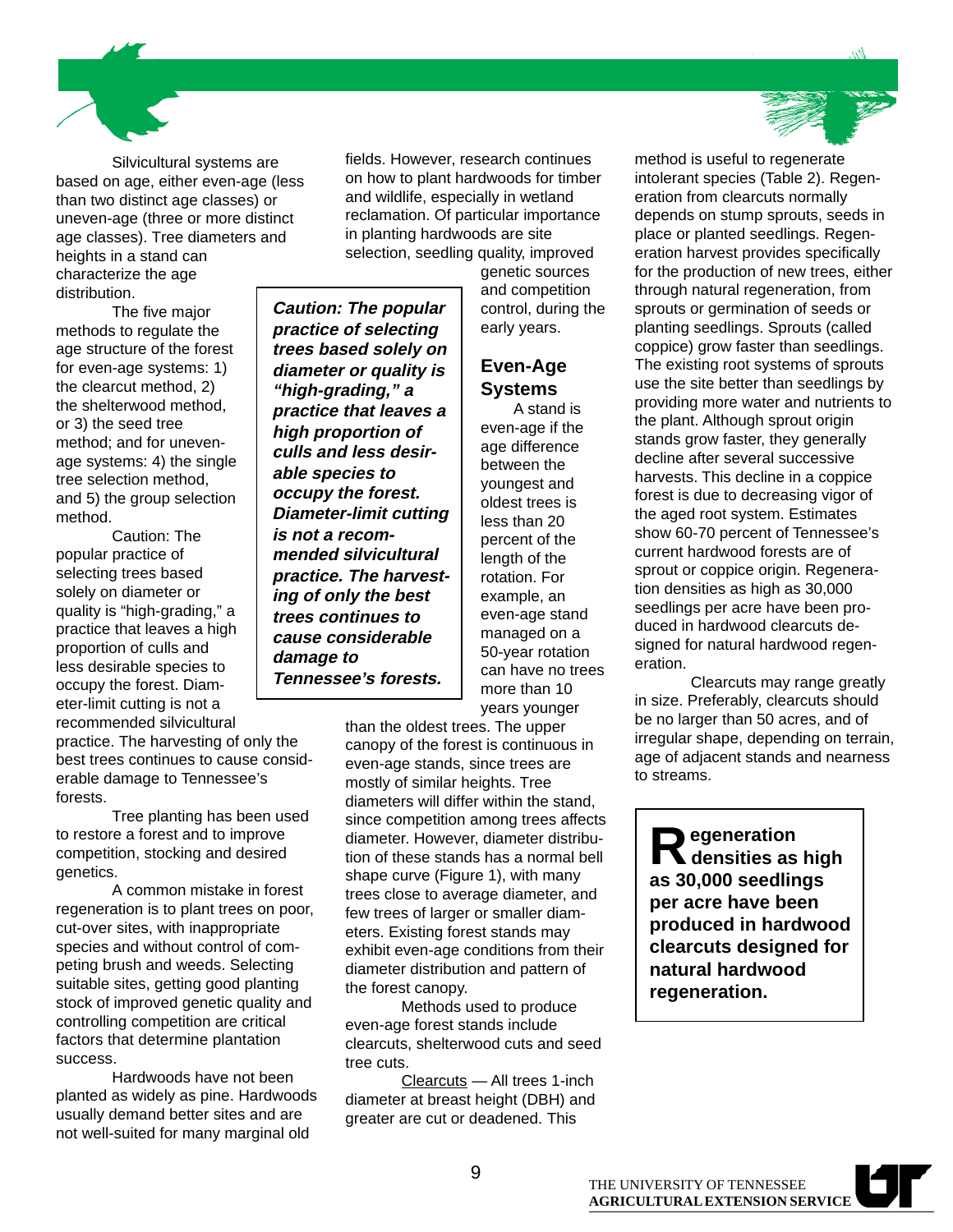Shelterwood cuts — are designed to provide shelter for the regeneration. In the shelterwood method, all but 20 to 50 trees per acre in the initial harvest are removed. The number of trees left depends on advance regeneration already present, species desired and size of trees left as the shelter.

A shelterwood cut requires a second harvest after the new stand has been established. The second harvest removes shelter trees and releases the newly established stand, creating an even-age stand. Species that regenerate well in a shelterwood generally are intermediate in shade tolerance (Table 2).

Seed tree cuts - Regeneration with a seed tree cut requires the manager to leave six to 15 evenlyspaced trees per acre. These "seed trees" produce seed and regenerate the new stand. After establishment of the new stand, the seed trees must be removed or deadened. This method is useful to regenerate lightseeded species that are intolerant to shade, such as yellow poplar and pine.

### **Uneven-Age Systems**

Uneven-age silvicultural systems, sometimes referred to as selection systems, originally developed in Switzerland as a way to rehabilitate hardwood stands that had been harvested too heavily. Similarly, many hardwood forests in the Eastern United States have been heavily cut. Although many of Tennessee's

forests have been cut on a diameter or "size-selection" limit where only the largest and best trees are removed, diameter-limit cuts are not an approved forest management practices. Diameter-limit cuts usually are destructive, and should be avoided in hardwood forests. "High-graded" stands must be either brought back into the manageable units slowly with uneven-age silviculture, or completely regenerated with even-age silviculture.

An uneven-age forest is a forest of high diversity. An unevenage forest managed under selection silviculture will eventually have trees of many ages, species and sizes. An uneven-age forest is relatively stable, with small likelihood of forest stress and disease eliminating the entire stand. Uneven-age forests produce an upper canopy that is irregular, with trees of significant height differences (Figure 1). Tree diameters also will differ greatly, so the stand will contain many trees of very small diameters and fewer trees of the larger diameters. The diameter distribution for uneven-age stands illustrated in Figure 1 is a guideline for creating and maintaining a forest of all age classes.

Conceptually, uneven-age silviculture is a highly desirable method of forest management, as it could provide a sustained yield of wood from a small forest tract. However, the intense recordkeeping and periodic harvests required to maintain the desired diameter distri-



bution make the method difficult to administer and practice.

There are two uneven-age silviculture methods used to regulate a forest, 1) single tree selection and 2) group selection.

Single tree selection removes trees from all diameter classes. Single tree selection silviculture produces a stand with many small trees and a decreasing number of trees in each larger diameter class. This process requires periodic harvests and requires detailed recordkeeping and patience. Most hardwood species can be managed under this method, but those trees tolerant to shade will tend to be regenerated in the understory (Table 2).

Group selection produces a forest of many small stands. Group selection develops a matrix of evenage groups scattered throughout the forest. In group selection, harvested areas of groups of trees create 0.1- to 1.5-acre openings. The diameters of individual openings should not be more than two to three times the heights of adjoining trees. These openings, or groups, regenerate to intolerant species, producing a forest of many different-age stands. Group selection relies on maintaining an uneven-age forest by creating many small even-age stands.

There are pros and cons to uneven-age selection silviculture. Table 3 lists the advantages and disadvantages of producing an uneven-age forest.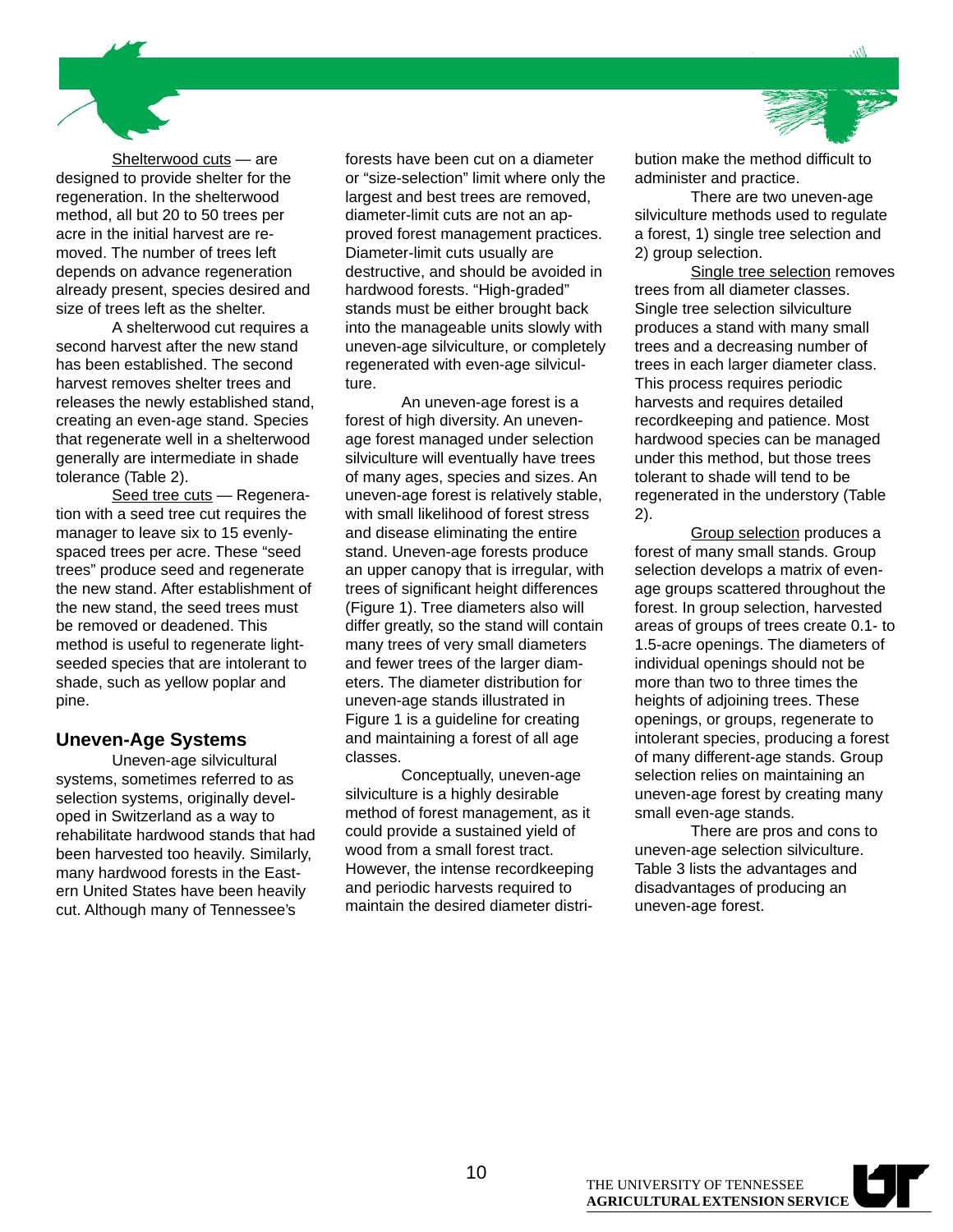

### **TABLE 3:**

**Selection silviculture for uneven-age management has advantages and disadvantages. Listed below are a few items to consider.**

| <b>Item</b>              | <b>Advantages</b>                                                                            | <b>Disadvantages</b>                                                                                                                                         |
|--------------------------|----------------------------------------------------------------------------------------------|--------------------------------------------------------------------------------------------------------------------------------------------------------------|
| <b>Structure</b>         | Crowns of all sized trees,<br>of many ages produce a<br>layered canopy good<br>for wildlife. | Shade prevents regeneration of intolerant species<br>such as oak, ash, cherry, walnut, and poplar.                                                           |
| Regeneration             | Maintains high level of young<br>trees at all times.                                         | Prevents growth and regeneration of hardwoods<br>that are more valuable for lumber.                                                                          |
| Volume                   | Spreads wood production<br>to trees of all sizes.                                            | Must be regulated on a volume basis alone.                                                                                                                   |
| Size of tract            | Suited for small hardwood<br>woodlot management less<br>than 50 acres.                       | Difficult to regulate on hardwood tracts greater<br>than 50 acres.                                                                                           |
| Quality of timber        | Produces greater variety                                                                     | Reduces annual production of high quality saw-<br>timber, increases volume of small trees that may<br>not be salable.                                        |
| <b>Sustained harvest</b> | Allows owners to select<br>trees for harvest more<br>frequently.                             | Requires detailed inventory of all trees more<br>than 2 inches in diameter.                                                                                  |
| Record keeping           | Accurate records for<br>appraisal and future decision<br>making always available.            | Requires detailed inventory of all trees more than<br>2 inches in diameter.                                                                                  |
| Composition              | Produces communities<br>desirable for a wide variety<br>of wildlife species.                 | Leads to eventual change in forest composition<br>to tolerant trees that are less commercially<br>valuable in terms of timber.                               |
| Age distribution         | Develops stands with trees<br>of many ages.                                                  | Difficult to judge annual growth rates and<br>production of many ages.                                                                                       |
| <b>Diversity</b>         | Selection produces stands<br>with more species, ages,<br>tree sizes and canopy levels.       | Produces stands that are more complex, and<br>so more difficult to harvest and maintain.                                                                     |
| Economics                | Spreads cash income on a<br>more continuous cycle.                                           | Not considered economical for hardwood man-<br>agement because of difficulty in record keeping<br>and significant losses in high value sawtimber<br>volumes. |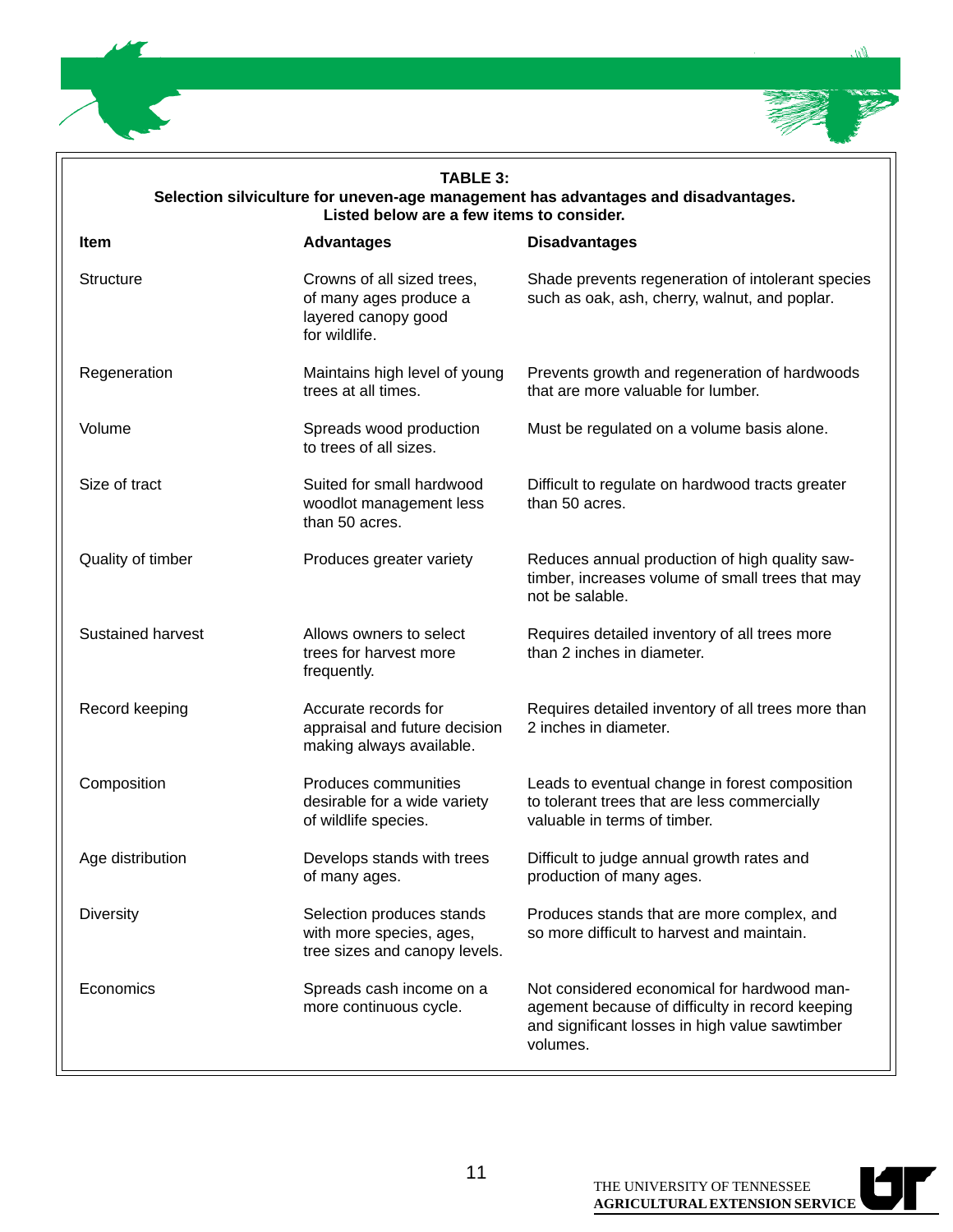

### **Importance of Forest Site**

A forest site includes the soil and the landscape it occupies, the vegetation it supports and the atmosphere. The success of any forestry activity is heavily dependent on site conditions. Forest soils of Tennessee range from very productive to problem soils incapable of producing commercial timber. Consequently, every forest activity planned for a given area must be geared to the capability of the site. This is essential in making wise management decisions.

Forest soils provide trees with nutrients, oxygen (for root growth), water and physical support. The capability of a soil to produce a commercially valuable forest diminishes when one or more of these items becomes limiting. Soil series refers to various types of soils. It is helpful to know in which series a soil belongs. However, forest productivity by tree species often varies within a series. Your local Soil Conservation Service officer or your county Extension agent can help identify the particular soil series for a given area. An "ideal" soil for growing trees in Tennessee might be:

**Deep** - At least 4 feet to bedrock **Fertile** - Contains ample quantities of organic matter, nitrogen, phosphorus, potassium, calcium and other essential elements

**Well-drained** - Not having a water table within the root zone at any time during the growing season and never for more than a few days during the dormant season.

**Friable** - Nearly equal portions of sand, silt and clay in loose aggregations with good tilth.

Most soils in Tennessee have some qualities of an "ideal" soil. There are many tree species that thrive in Tennessee soils, with each species having its own special soil requirements. Variable soil types also result in different mixtures of hardwoods occurring on a ridge versus those found in bottomlands.

However, soil is only one ingredient of a forest site. When making management decisions such as choice of species, method of regeneration, use of herbicides or site preparation, each characteristic of the site should be considered. Some other important characteristics are:

**Aspect** - The direction a slope faces affects soil moisture and temperature. Aspect plays a key role in site productivity.

**Slope position** - Slope position affects the degree of exposure to the sun and the quality of the soil. Steeper slopes are more prone to erode and require special care during road building and harvesting. Soil moisture concentrates at lower slope positions.

**Elevation** - Tree species sometimes grow within a range of elevations. Some species will not grow above certain elevations, while other species may thrive there.

**Climate** - This is the result of geographic location and helps to determine the natural range of a species. It is usually not wise to plant a species too far out of its natural range.

In addition to the soil and the above-ground environment, a study of the past land use plays an important part in forest site evaluations. If the area was once in agriculture, then one might consider the effects of farming on the site. The erosion of many abandoned old fields may have partially depleted the nutrients in the soil. Planted trees, especially most hardwoods, often grow poorly under such conditions. Recently abandoned fields may support a heavy sod cover that can prevent the rapid development of planted trees.

Yet, past land use also can



terraces, cover crops, fertilizer and liming residues improve a poor soil, increasing site capability for growing high-quality trees.

### **Timber Harvesting Guidelines**

Careful planning of timber harvesting operations can help assure timber regeneration and growth, enhance wildlife habitat, protect the soil from erosion, preserve visual values and reduce management costs. When possible, enlist the help of a professional forester who is experienced in forest management and conducting timber sales. Consider the following factors before conducting a timber sale:

Assure timber regeneration and growth: When regeneration of timber is necessary, choose a harvesting system that will create conditions necessary for regenerating desired species. A preharvest assessment is necessary to design a regeneration method that will adequately reforest the site and meet landowner management objectives.

With proper planning, timber harvests can create excellent "new" wildlife habitat. Distribution of cuts may also reduce the visual impact of harvesting operations. Trees can be harvested and regenerated from some areas, while leaving some of the forest land area undisturbed.

Enhance wildlife habitat: Manipulation of forest vegetation is a key to regulating and enhancing forest wildlife habitat. The basic components of wildlife habitat - food, cover, water and space - must be made available if favored species are to flourish, and must be provided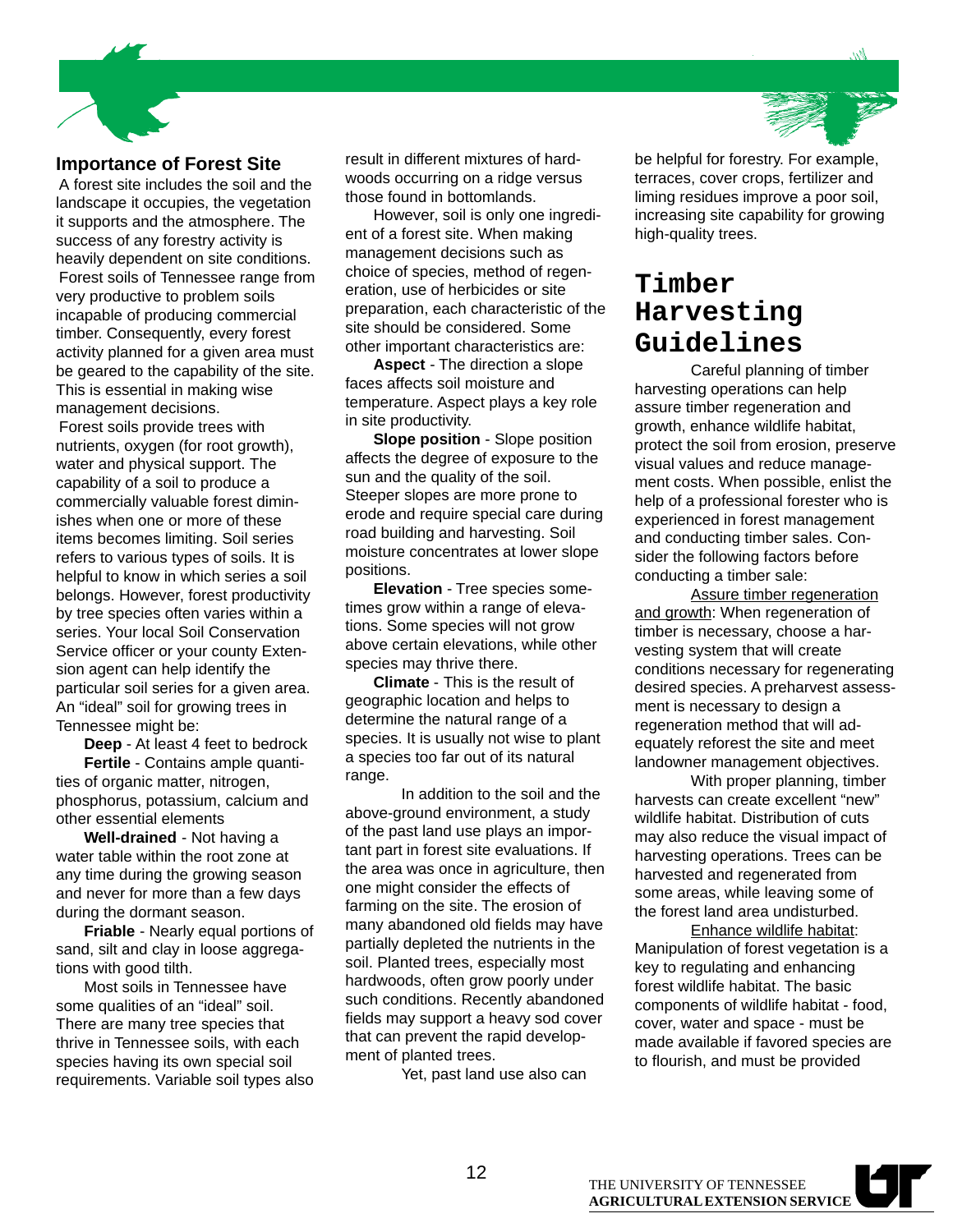

during every season. Habitat diversity can be achieved by creating stands of several age classes, ranging from seedlings and sprouts to mature trees. Therefore, unproductive woodlands can be transformed into productive wildlife habitat by conducting timber harvesting at regular intervals.

Openings created by regeneration cuttings furnish browse, forage and breeding areas for deer, while nesting areas, seed-producing plants, soft mast and insects are provided for turkey, quail, small mammals, many songbirds and other non-game species.

Small groups of trees may be left uncut in opened areas to provide cover and food for wildlife which use the area. Snags and live trees may also be left standing as perches for hawks and for use by cavity-nesting birds. Leaving large woody debris at some locations provides additional habitat for both large and small fauna. Pole-size timber affords escape and protective cover, as well as nesting habitat for many bird species.

Mature timber not only provides cover for forest wildlife and songbirds, but also produces most of the high-energy foods found in the forest. These include acorns, hickory nuts, walnuts and other hard mast that feed deer, turkey, squirrels and many other animals during the winter.

Water holes or ponds should be provided every one-quarter mile for use by wildlife if water is not already available in streams, ponds or lakes.

#### **BMPs**

Prevent soil erosion and water pollution: If improperly conducted, logging operations may degrade forest sites through erosion and cause sedimentation of streams and lakes. However, just cutting trees does not cause erosion in the forest. Most erosion is caused by activities associated with removing timber from the woods. These include such activities as construction and use of access roads, skid trails and log landings. Such activities remove the protective organic litter layer from the surface and loosen soil, making it vulnerable to erosion.

Best management practices (BMPs) were developed to reduce or prevent erosion caused by forestry operations. Conscientious use of forestry BMPs can prevent most erosion and nonpoint source pollution of streams and lakes caused by forestry activities in the woods. BMPs, for protection of water quality, should be incorporated in timber sale contracts and implemented during and after harvest operations.

Preserve visual values: Many landowners avoid managing their forest land because they fear the results will "look bad." In many cases, forestry operations sometimes do look bad due to poor planning or thoughtless timber harvesting. Although cutting even one tree looks "bad" to some people, there are many actions that can be taken to reduce the visual impact of cutting trees and

still achieve landowners' timber, wildlife and other forest management objectives.

Tennessee's predominantly hardwood forests have a surprisingly natural ability to regenerate themselves rapidly. Areas completely cleared of trees in spring will be covered with green plants by fall. In five years, the same area will be blanketed with trees 10-20 feet tall. Therefore, although recently-harvested, wooded areas are changed in appearance, rapid regrowth begins softening and improving the visual quality of such areas almost immediately. Such areas will produce a beautiful and vigorous new forest within the space of a few years.

Preservation of visual values, like every other aspect of forest management, requires careful planning. The following examples of visual management can be employed to ensure that landowners preserve the beauty of their wooded acres, while practicing sound timber and wildlife management. Examples inclide:

- limit and vary the size of timber harvest areas,
- shape harvest areas to conform to natural landform,
- disperse harvest areas throughout the forest area,
- leave a 1/10 to one-acre patch of trees in open areas for wildlife cover and food and to soften the appearance of harvest areas,
- establish visual buffer zones 50-100 feet wide between harvest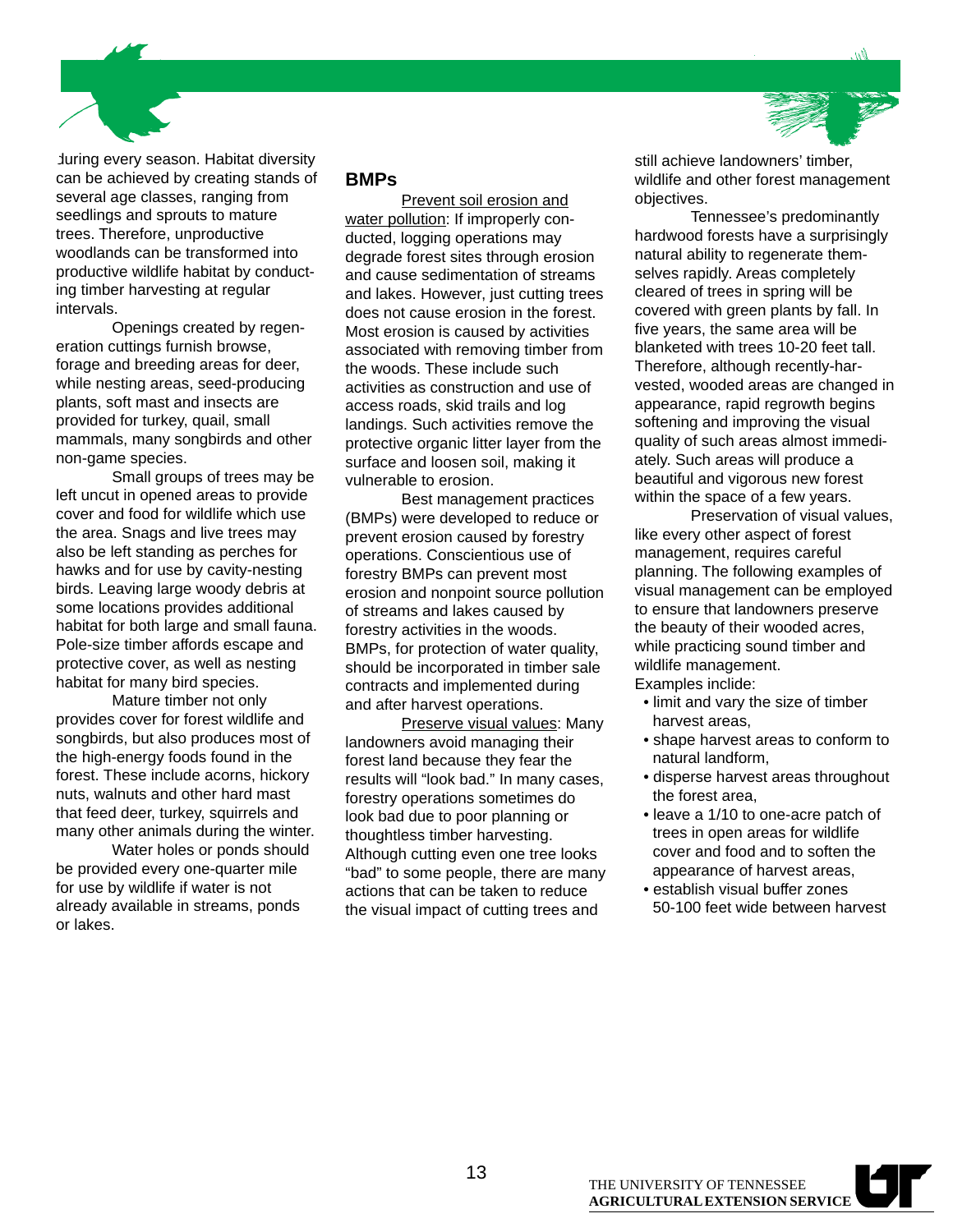

areas and roads or field edges, selectively harvest mature individual trees within visual buffer zones,

 • when thinning stands visible from roads or field edges, fell trees away from visible areas, or cut up visible logging debris to reduce visibility and speed-up decomposition.

### **Forest Health and Protection**

Overall forest health is largely dependent upon the type of management and protection applied. Forest vigor can be maintained by good planning and timely application of management practices. Overall forest protection is most economically achieved through prevention of poor forest practices.

Forest health: When considering which trees to grow, select species which are well suited for growth on available sites. Otherwise, the lack or abundance of water, nutrients and other factors may result in unacceptable growth and development, premature decline and increased vulnerability to insect and disease attack.

As trees grow, their crowns expand and additional food is manufactured. Thus, to maintain vigor and prevent stagnation and decline, overstocked stands should be thinned. Thinning will remove slow-growing, poorly-formed trees to provide adequate growing space for well-formed trees of desirable species.

As do all organisms, trees grow to maturity and then decline in growth and vigor before dying. Some species, such as black locust and Virginia pine, reach maturity at a relatively early age, usually less than 100 years. White oak, bald cypress and beech, on the other hand, are relatively long-lived species and may live for up to three or four centuries. The death of older trees usually occurs as a result of increased vulnerability to such factors as competition from other trees, insect or disease attack, or ice and wind storms. Therefore, when income from timber production is the goal, trees should be harvested when they reach financial maturity, but before they begin to decline and die from natural causes.

Growing trees on suitable sites, maintaining the growth and vigor of stands and harvesting timber when it matures are the basic management principles that contribute to overall forest health. These principles are always implied in recommendations contained in a forest management plan. In addition, periodic inspections of woodlands should be conducted to detect pest infestations, storm and fire damage and any abnormal condition of stands, as well as instances of boundary and timber trespass.

Forest protection: Managed forests require protection from uncontrolled fire, destructive insects,

**Thus, to maintain vigor and prevent stagnation and decline, overstocked stands should be thinned. Thinning will remove slow-growing, poorly-formed trees to provide adequate growing space for well-formed trees of desirable species.**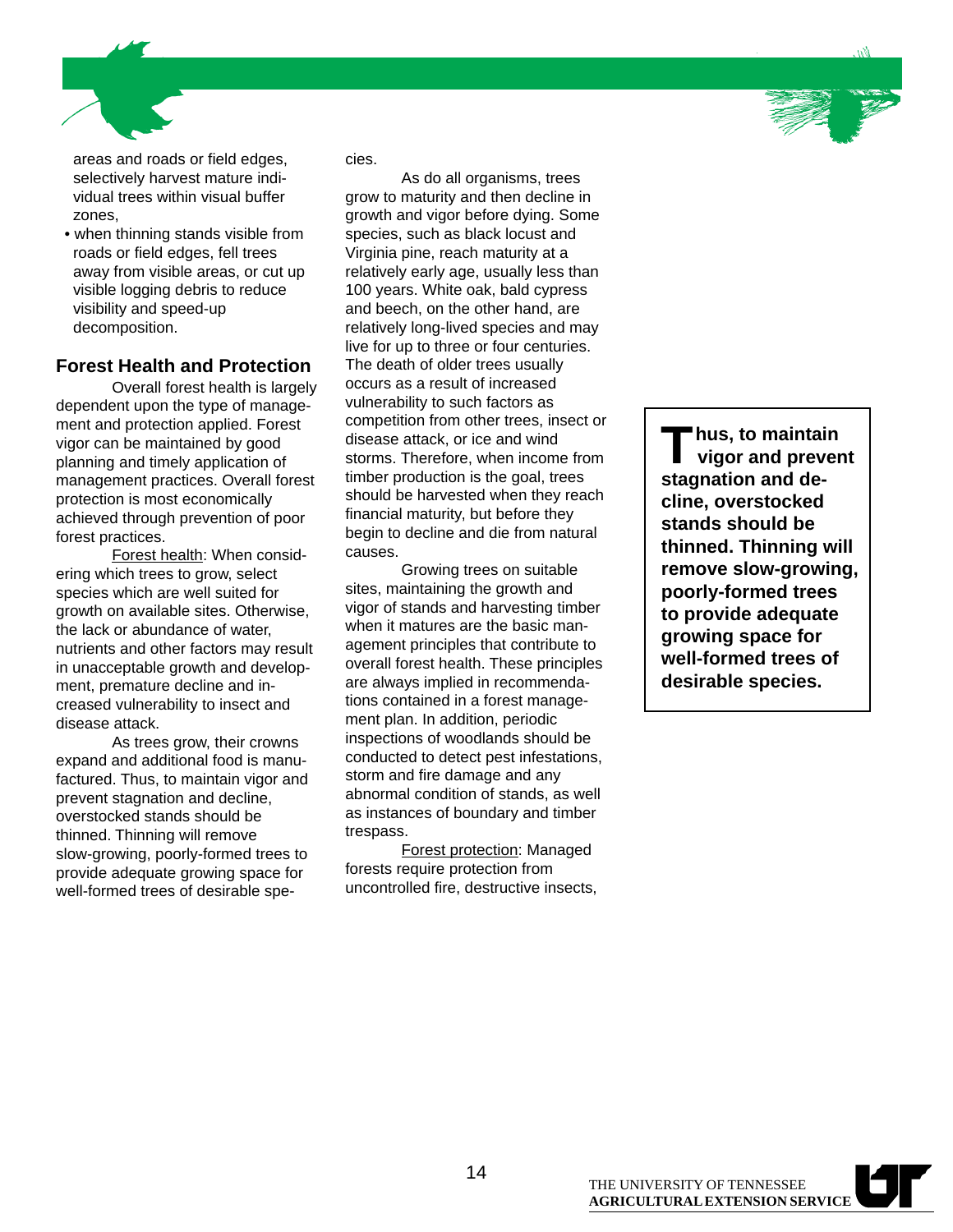

diseases, animal pests and the potential effects of the weather.

When managing southern pines, fire may be used as an effective and economical tool for reducing the hazard of dangerous wildfires, clearing land for reforestation and improving wildlife habitat. When managing hardwoods and white pine, however, fire cannot be used as a management tool. Due to the thin bark of these species, fire causes damage and degrade to standing trees through stains, rots and insect pests.

The Tennessee Division of Forestry furnishes effective wildfire detection and control throughout the state. However, forest landowners should assess the potential hazards for wildfire on their property and take steps to prevent them. Such measures may include building fire lanes next to roads and railroads, maintaining favorable relations with neighbors and exercising care when burning trash and brush.

Other measures landowners should take to protect woodlands from damage and prevent timber loss include:

 • inspecting woodlands at least once a year for evidence of damage by insects, diseases, animals, wildfire or storms

 • salvaging damaged or infested timber promptly to reduce losses and prevent infestation or spread of disease or insect pests

 • taking prompt action to control destructive animals, such as beavers, to prevent additional damage to trees by girdling and flooding.

 • thinning stands to reduce the risk of insect and disease infestation and damage caused by ice, snow or wind storms.

### **Best Management Practices (BMPs) for Forestry Activities in Tennessee**

### **Practice: Forest Access Roads**

- 1. Locate roads as high above and away from streams and lakes as possible. When possible, locate roads near the crests of ridges on the side slopes to assure proper drainage.
- 2. Establish streamside management zones at least 25 feet wide between roads and water courses, to protect stream banks and to trap sediment and other materials that may enter streams.
- 3. Avoid stream crossings. When necessary, cross at right angles to minimize disturbance to stream banks and channels.
- 4. Construct roads on gradients ranging from 3-10 percent.
- 5. Drain water off roads as soon as possible, using outsloping, crowning, ditching, water bars, rolling dips and culverts as may be appropriate and practical.
- 6. Avoid or minimize use of roads during wet weather.
- 7. Revegetate cuts, fills and road surfaces as soon as practical to stabilize disturbed areas.
- 8. When logging activity has ceased, retire roads by reshaping and restoring all drainage structures. Revegetate disturbed areas. Close roads to traffic, especially during wet weather.

### **Practice: Forest Products Harvesting**

- 1. Locate log landings on level ground well away from streams or major drains.
- 2. Skid trail gradients should not exceed 10 percent except for short distances.
- 3. Never use drains or stream courses as skid trails.
- 4. Establish streamside management zones at least 25 feet wide next to streams and major drains. Do not allow skidders and other equipment to operate inside streamside management zones.
- 5. Construct water bars on skid trails, and revegetate disturbed areas as soon as possible after logging operations cease.

### **Practice: Mechanical Site Preparation for Reforestation**

- 1. Choose a site preparation method that will expose and disturb as little bare soil as possible.
- 2. Establish streamside management zones between site prepared areas and stream courses to prevent disturbance of stream banks and to prevent sediment and organic debris from reaching streams.
- 3. Operate site preparation equipment along the contour of the land to reduce soil movement.
- 4. Locate windrows well away from drains and along the contour of the land.

### **Practice: Pesticide Use**

- 1. Choose pesticides suitable for use on target species and registered for intended use.
- 2. Before using a chemical, be sure that atmospheric conditions allow a maximum amount of chemical to reach the target species.
- 3. Never apply pesticides directly to water.
- 4. Maintain buffer strips to avoid drift or accidental application of chemicals.

### **Practice: Livestock Exclusion**

- 1. Exclude livestock from woodlands to prevent erosion and to protect site productivity and timber growth.
- 2. Fence off small areas of shade along the woodland for animals to use as shelter. Plant groves of trees for livestock shelter on flat or gently sloping land.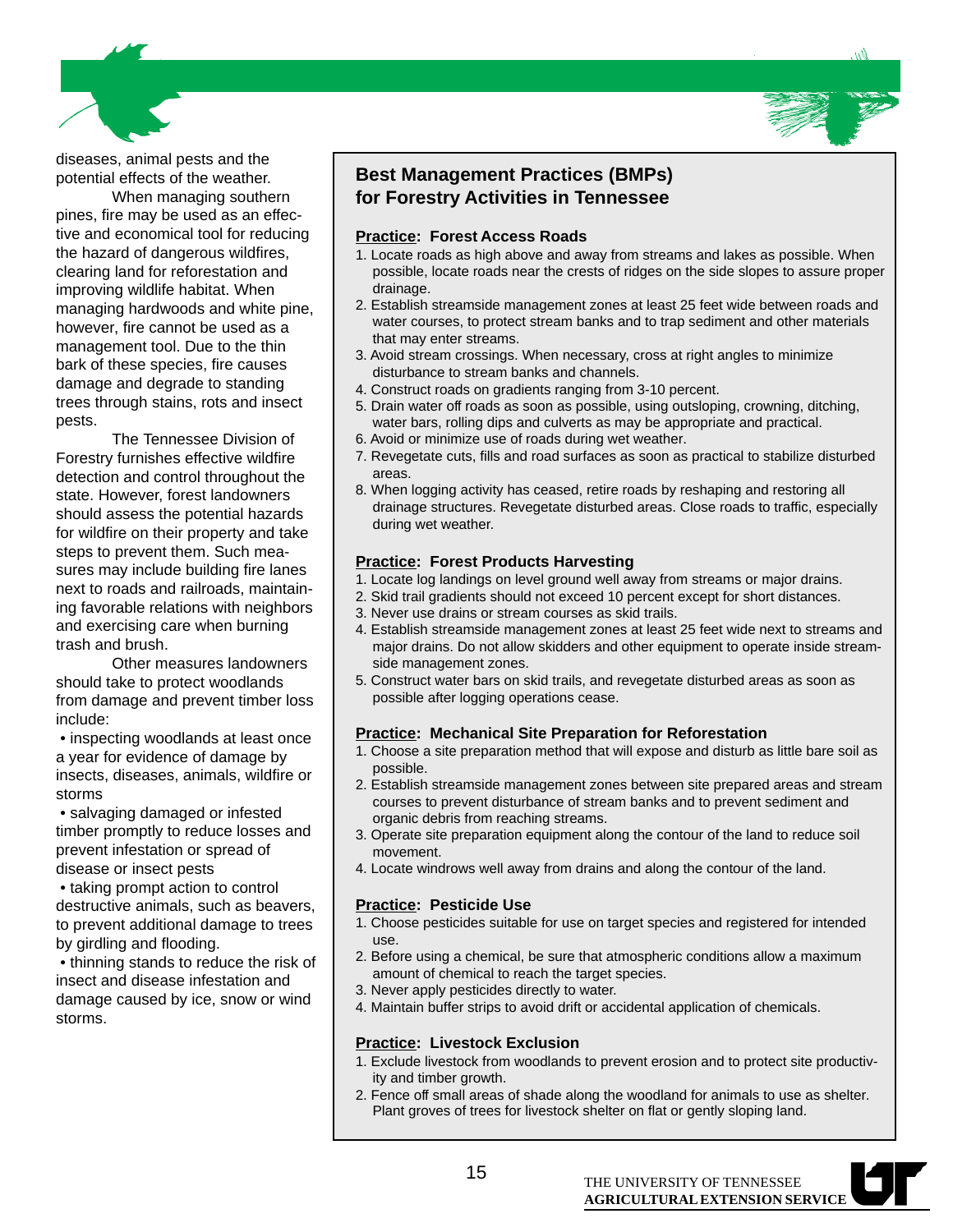



### **Silvicultural Practices for Major Forest Types in Tennessee**

### **OAK - HICKORY**

### **Type description**

Every physiographic region and nearly every county in the state has oak-hickory type forests. Nearly three-fourths of Tennessee's forests consist of oak-hickory stands. Therefore, management of this forest type is a matter of concern to a large number of the state's 250,000 landowners.

Some species of oak, particularly white, northern red and black, are prevalent throughout the state. These species become predominant and attain peak development on moist sites. Such areas include the lower mountain slopes and coves in the east and the bottoms and river terraces in the middle and western portions of the state. In the mountainous eastern areas, chestnut and scarlet oaks are more common in mixtures with those mentioned above. They are the principal species on poorer sites—dry upper slopes, ridge tops and dry upland flats. In the west, post, blackjack and southern red oaks are more likely to occupy the poorer sites.

Hickories are a consistent part of the oak-hickory type, although not to the same extent as oaks. Principal species are shagbark, pignut, mockernut and bitternut. Depending upon site quality, topography and climate, one may also find ash, blackgum, yellow-poplar, elm and various maples scattered throughout these stands. Sassafras, black cherry, black locust, black walnut, persimmon and a variety of other hardwoods grow here as well.

Oak-hickory forests are present today primarily because of past land use practices, the incidence of chestnut blight and fire protection.

From the 1850s to the early 1900s, heavy logging, grazing and wild fires significantly disturbed Tennessee's forests. These practices promoted a forest understory of vigorous sprouting species. In the 1930s, the chestnut blight eliminated the American chestnut from the Tennessee forests. This tragic event allowed for oaks and hickories to further develop. Oaks and hickories have somewhat thicker bark and were able to survive some of the ravages of the wild fires. When intensive fire control programs began in the 1950s, the surviving oaks and hickories thrived. These species were able to mature and grow into our current forests.

### **Harvesting, Regeneration and Cultural Methods**

Factors that contributed to the prominence of the oak-hickory forest (wildfire, grazing, heavy logging) have been reduced in modern times. This reduction, plus a successional process that favors more shade-tolerant species, have left the forest manager with a difficult challenge in regenerating oaks and hickories.

Harvesting in an oak-hickory forest and consequent regeneration are inseparably linked. There are certain species characteristics and site requirements that must be met before such a stand successfully regenerates and perpetuates itself as an oak-hickory type.

Most commercially valuable species that generally occur in the oak-hickory forest are intolerant or moderately tolerant of shade. These species require nearly full sunlight for successful regeneration and survival necessary to establish a new stand. On the other hand, less valuable species such as maple, blackgum,

elm, beech, hickory, dogwood, hornbeam and sourwood; as well as many shrubs, are much more tolerant of shade. These species not only reproduce readily under shade, either from seed or seedling sprouts, but will exist for long periods under a relatively dense canopy. When released, they grow rapidly and may occupy a considerable proportion of the new stand. These commercially less desirable species must be controlled before the stand can be successfully regenerated to desirable species. This may be very expensive. Control methods available include the use of prescribed fire, mechanical girdling or complete stem removal. Chemical control via stem injection or ground spot treatments is also an effective method.

Oaks and hickories are sporadic seed producers. Unless conditions are ideal, very few oak seedlings will become established under a dense forest canopy. Inadequate light and moisture conditions retard the growth of new seedlings. Following overstory removal, seedlings that do survive have difficulty competing with less desirable but more rapidly growing seedlings and sprouts of other species. Oak-hickory seedlings must stay in a dominant position in the understory if they are to survive. Recent studies have shown that by eliminating the midstory, some oaks—especially white oaks—will become established and achieve a dominant position in the understory, thus preparing themselves as advanced regeneration.

Disturbances in the forest, such as fire, drought and harvesting, create opportunities for oak regeneration to advance. Such disturbances may kill or reduce other competing vegetation and allow more light into

THE UNIVERSITY OF TENNESSEE **AGRICULTURAL EXTENSION SERVICE**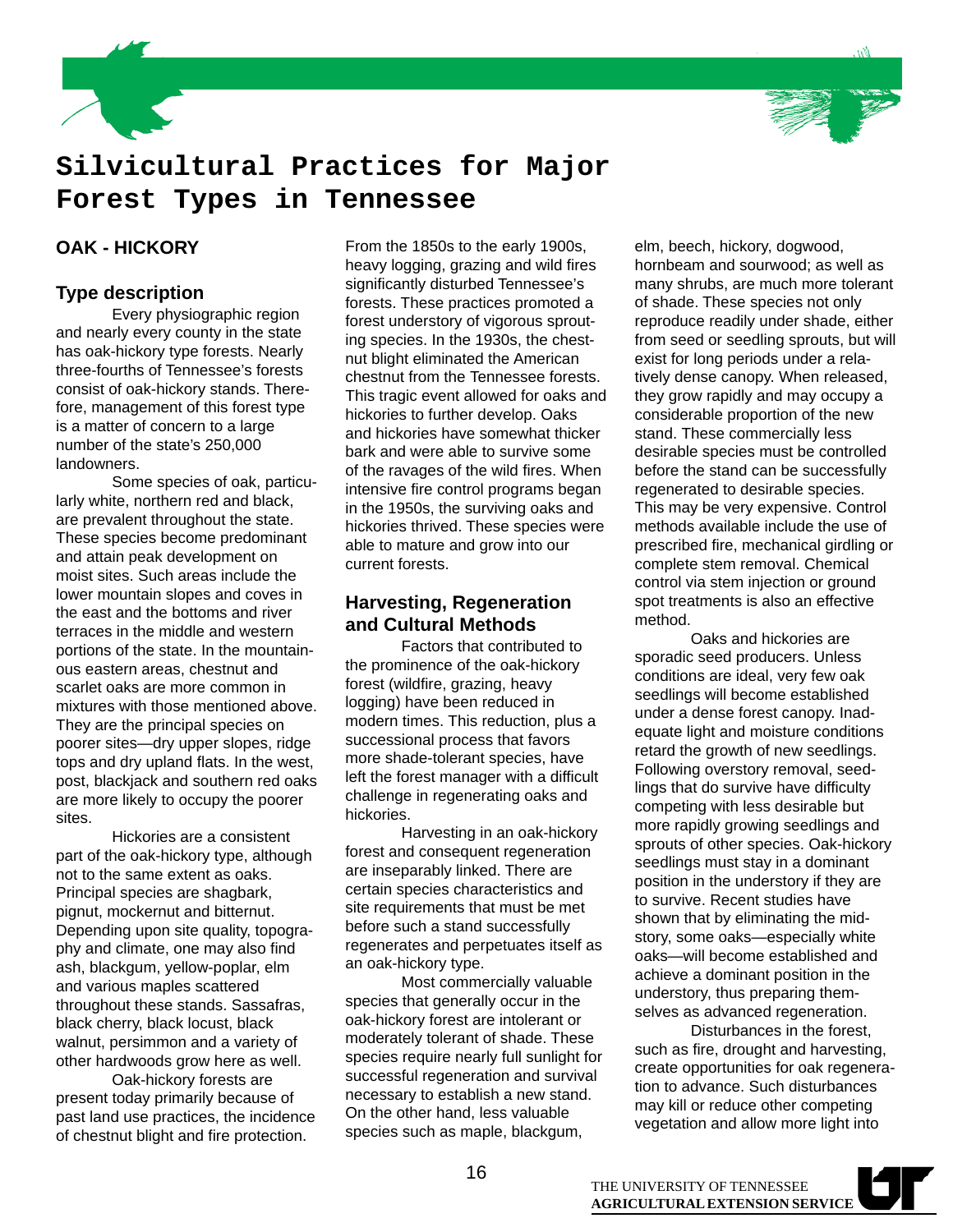

the understory. These disturbances are usually not fatal to oaks, but top dieback followed by resprouting of the seedlings may occur.

Stump sprouts survive in greater numbers than do seedlings. A mature root system from a former tree nurtures the young succulent sprout. This makes the sprout a hearty competitor and places it in a much better position to become a dominant member of the new forest. Stump sprouts generally are more vigorous than seedlings. Through the sprouting process, reproduction of these desirable species gradually increases in number and size, even under moderate canopies. Advance reproduction should be at least 4 feet tall and 1/2-inch in diameter at the root collar at the time of overstory harvest. This enables it, or sprouts starting from it, to compete successfully with other regeneration. Thus, oak-hickory stands begin the regeneration process before, not after, the final harvest cut. Efforts to harvest and regenerate such stands without adequate advance regeneration should not be attempted.

In much of the area occupied by oak-hickory forests, shade-tolerant hardwoods are climax types. Site quality, location, other species present and the response of these species to conditions created by cultural operations all affect the rapidity with which tolerant species replace the oaks and hickories. If the management goal is to perpetuate

the oak-hickory forest, these species best reproduce and grow as evenage groups or stands.

Single-tree selection has not been used successfully as a silvicultural system for maintaining oaks. Some oak regeneration will become established and persist for long periods under selection cutting. .<br>However, it will not develop satisfactorily under a uniform canopy, even at a one-third stocking level. The result will be the change of the oak-hickory stand into one dominated by shadetolerant and usually less commercially valuable species, such as beech and maple.

Group selection is a satisfactory method of cutting for the propagation of light-demanding and moderately tolerant species such as oak. The small, well-dispersed openings thus created leave the forest with the general appearance of having a full canopy. The size of the group cutting has little effect on either the density or composition of the regeneration. Resulting seedlings or sprouts will grow more slowly toward the edges of the opening as a result of competition from the adjoining canopy. Diameter of openings should be no more than two to three times the heights of adjoining trees. The disadvantage of this harvesting method is largely administrative and economic. The creation of many small stands of varying age classes makes them difficult to identify and treat in later cultural and harvesting operations.

When making a regeneration opening in the forest, attention should be given to the amount and type of vegetation left standing. Remove or kill all non-merchantable overstory trees and undesirable understory plants greater than 2 inches in diameter. Undesirable untreated plants will impede regeneration growth and could occupy a main part of the new forest.

Where sufficient advance reproduction of oaks is absent, clearcutting precludes oaks and hickories from the stand. On medium to poor sites, sprouts from the stumps of cut trees may provide an oak component in the new stand. Clearcutting on good sites without adequate advance oak regeneration may result in the conversion of the stand to more shade- intolerant species such as yellow-poplar, sweetgum or black cherry. This may be desirable if is consistent with longterm goals and the soil is sufficiently fertile.

If advanced oak and hickory regeneration is lacking, delay the final harvest cut. Manipulate the stand through light cutting to promote new growth. Control of the mid-story allows the oak reproduction an opportunity to become established. Once this growth has reached sufficient size and numbers, harvest the tract.

Shelterwood cuttings may be useful in encouraging advanced oak reproduction. Conduct at least two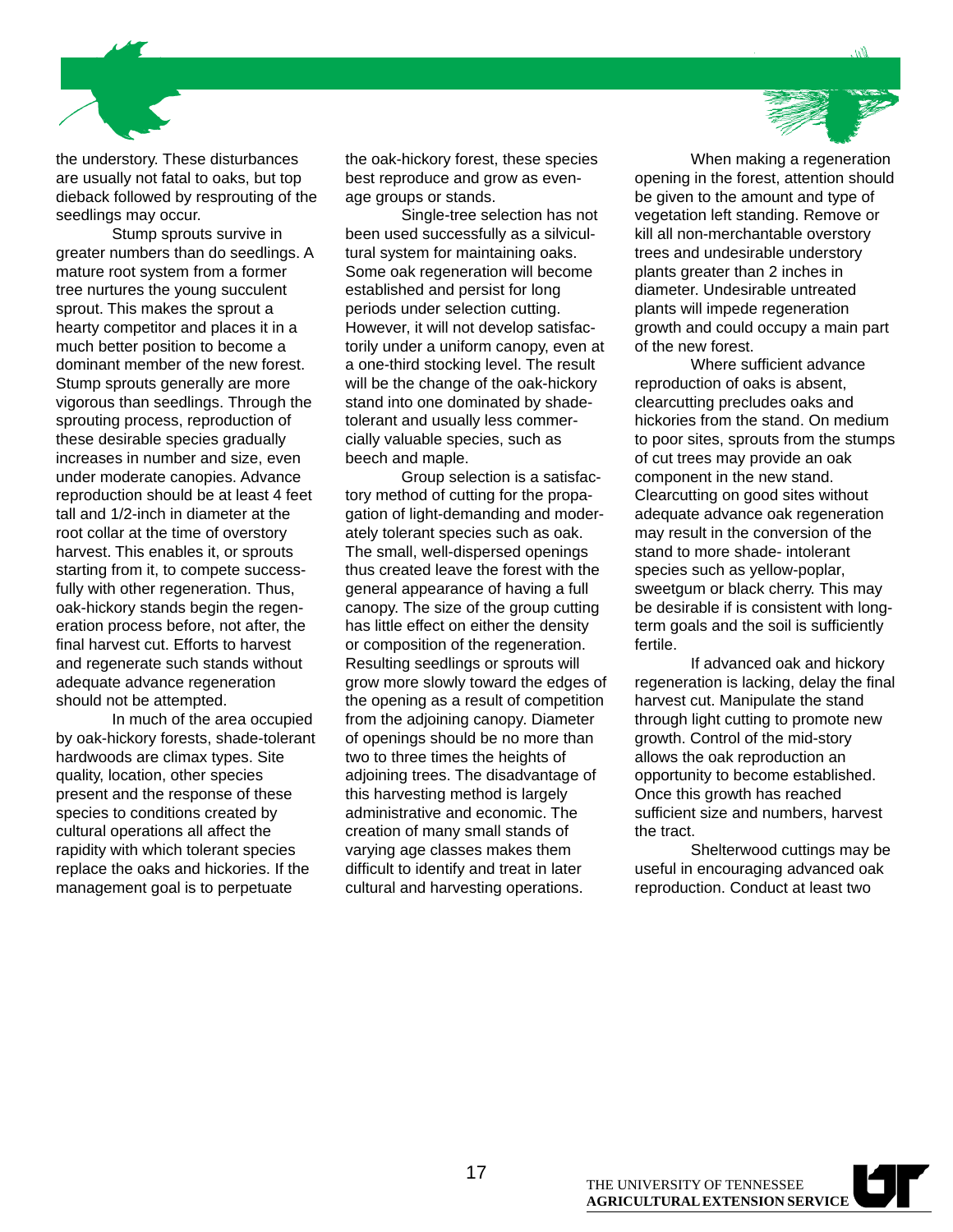

cuttings over a five to 10-year interval to establish a new stand of oak. A good seed production year and proper balance of light is important in establishing advanced oak reproduction under the shelterwood method. Control of tolerant midstory canopies insures proper oak-hickory regeneration and growth. A good method of control is treatment with herbicides. The shelterwood system may have utility where aesthetics are of prime importance, but it has no advantage over clearcutting when adequate oak regeneration exists prior to harvest.

The seed-tree cutting method has little value in regenerating oak stands. The heavy seeds are poorly distributed, and the slow-growing seedlings are rapidly over-topped by other vegetation. Additionally, oaks have very sporadic acorn production. Seed trees might reduce the aesthetic impact of heavy cuttings and provide some mast for wildlife. To better achieve these goals, restrict the size and alter the shape of clearcut areas, and retain stands of mast-producing species along the borders of adjacent stands.

Regardless of the harvesting method used, and the time between the regeneration of a stand and its later harvest, periodic intermediate cuts should be made. Intermediate

harvests depend upon the age and condition of the stand. Utilize the cultural practices of weeding, cleaning, release, salvage, thinning and timber stand improvement. These practices allow reduction of competition, improved stand vigor, improved composition, control of tree spacing and maintenance or improvement of growth rate. Thinning throughout the rotation also increases crown diameter, which may result in greater mast production for wildlife food.

Insects and diseases have little effect upon the choice of silvicultural systems for use in the oakhickory forest. No practical control measures exist for either defoliating insects or oak fungal pathogens. However, because healthy, vigorous stands are less susceptible to infestation, you can lessen insect and disease outbreaks through judiciously applied improvement cuttings and salvage of infested material.

Cattle and hardwood forests are not compatible. Cattle eat, trample and otherwise destroy advance regeneration that is essential to the propagation of oak-hickory forests. Soils become compacted. If cattle need forest stands for shelter, a small area should be fenced off for their use.

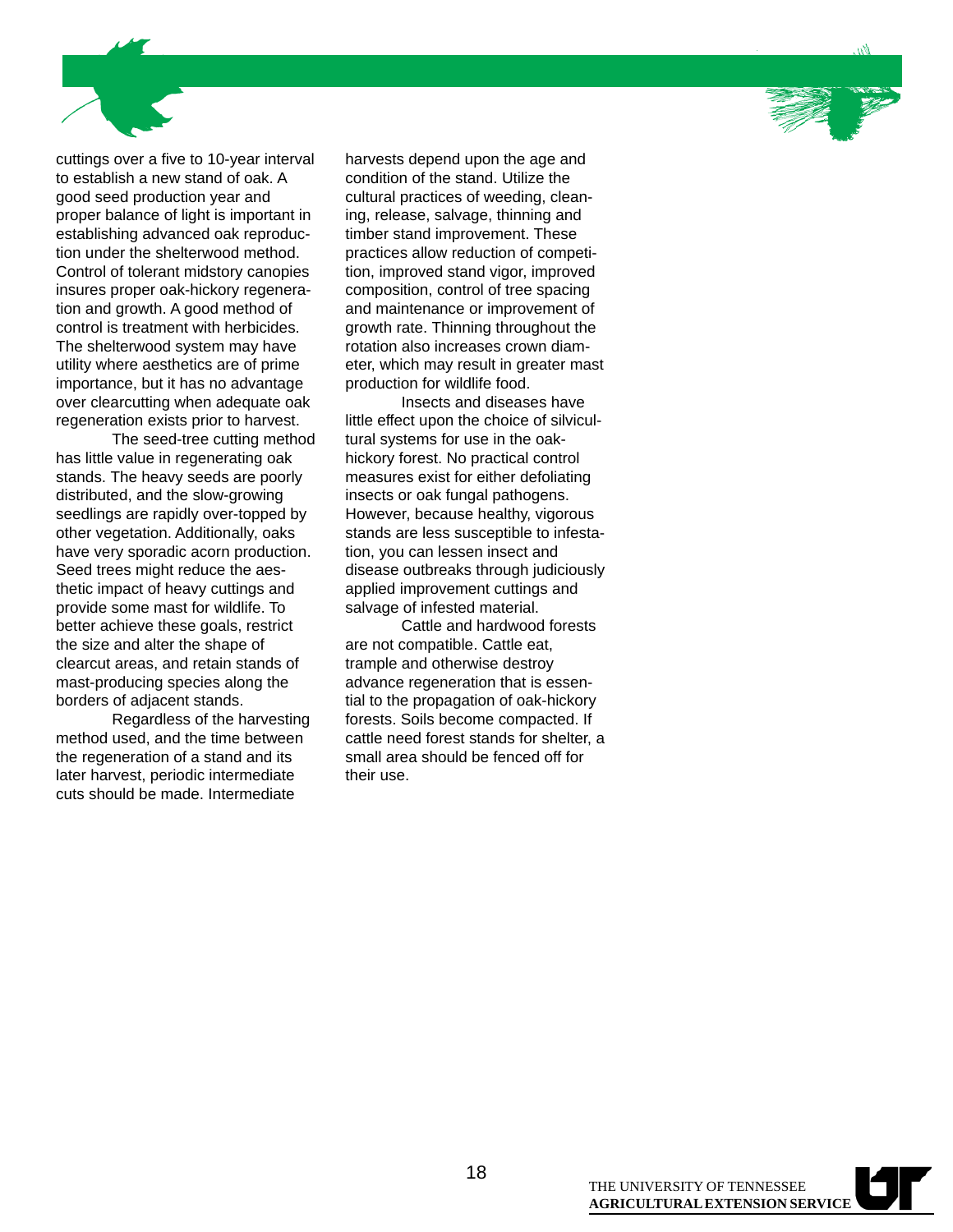

### **OAK - PINE**

### **Type Description**

The oak-pine forest is the second most extensive forest type in Tennessee. It is largely a mountain type, mostly found from the Cumberland Plateau eastward.

These forests are transitional in nature, falling somewhere between the pioneer southern pine types and the climax upland-hardwoods or oakhickory type on the successional scale. More than half of the trees in the oak-pine forests are hardwoods, principally upland oaks, with various upland yellow pines—loblolly, shortleaf and Virginia—accounting for between 25 and 49 percent of the total number of stems. The principal oaks are white, northern red, scarlet, black, chestnut and southern red, depending upon location and site. Associated hardwoods might be hickory, yellow-poplar, sweet or black gum, maples and ashes, combined with such understory species as dogwood, redbud and sourwood.

### **Harvesting, Regeneration and Cultural Methods**

The silvicultural system and harvesting method used in the management of oak-pine forests depend largely upon site quality and ownership desires within the limits of site capability. These forests, due to their transitory nature, are seldom managed to perpetuate the type. Rather, they are usually managed either to hasten their transition into a climax hardwood forest, or to reverse normal trends and re-establish pines as the dominant species.

On moderate-to-poor sites, generally ridge tops, upland flats with shallow soils, and south and west slopes, the objective of management in oak-pine stand is generally to increase pine at the expense of the hardwood component. Pine is usually favored over hardwood here because it generally produces greater yields and faster rates of growth. Pine will grow satisfactorily and will produce profitable volumes even on shallow or eroded soils.

Most upland yellow pines are shade intolerant, and therefore require an even-age management system for successful regeneration. Also, more valuable hardwoods in the oak-pine type, such as yellow-poplar and northern red oak, are relatively intolerant, and regenerate best under silvicultural systems that produce even-age stands. To obtain maximum stocking of commercially valuable species in future stands, harvest cuttings must be followed by vigorous methods of species control, such as prescribed fire, use of herbicides or

mechanical site preparation.

Most even-age systems of regeneration—clear cutting, shelterwood and seed tree—have been used successfully. However, the most effective method of re-establishing pine has been clear cutting with intensive hardwood control, and site preparation followed by planting or direct seeding of the desired species. This method allows the landowner to control both species composition and density. It also provides the opportunity of replacing a species with a more desirable one in particular problem areas, e.g., the replacement of natural shortleaf pine with loblolly pine in areas of disease susceptibility, or the substitution of shortleaf pine with loblolly pine in the northern sectors of the range where ice and snow damage is prevalent. Clearcutting and planting will probably become more economically feasible as genetically-improved strains of pine and hardwoods, with greater growth potential and more resistance to insects and disease, become more readily available.

Natural pine regeneration may sometimes be obtained under even-age management without planting or seeding. These techniques will generally result in the regeneration of another oak-pine stand, which may or may not be in

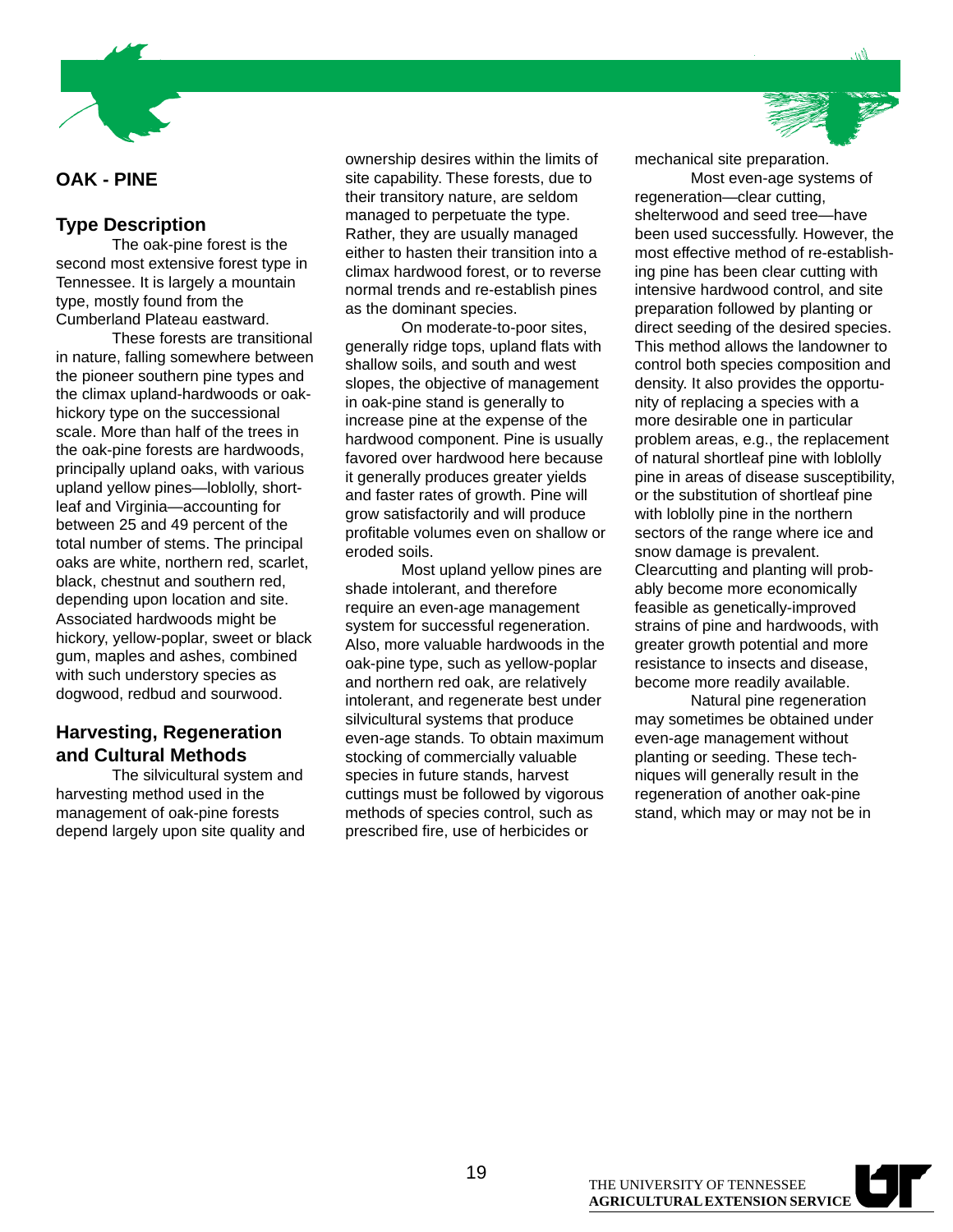harmony with ownership goals and optimum land use. Natural pine regeneration will depend largely upon the number of seed-producing stems in the existing stand, the timing of the cut, site preparation and hardwood control. If the cut can be timed to coincide with a good seed crop, and adequate site preparation is carried out, sufficient natural regeneration may be obtained to maintain the existing pine/hardwood ratio, or even increase the pine component. How much of this regeneration will survive and establish itself in the new stand is directly related to the amount of hardwood competition control exercised early in stand development. Without this control on good soil, new pine seedlings will be rapidly overtopped by fast-growing hardwood seedlings and sprouts. On poor ridge tops, loblolly will outgrow hardwood seedling/sprouts without any treatment.

An oak-pine stand, if undisturbed, naturally develops into an oak-hickory, upland hardwood or cove hardwood stand. Losses of pines due to storms, insects, diseases or fire will create openings in the forest canopy. These openings are quickly occupied by oaks and other hardwoods already present in the understory. This natural process may be accelerated by applying silvicultural techniques which discriminate against the pines and favor hardwoods. This is particularly

desirable on the better sites bottomlands, coves and moist slopes with a north and east exposure where site quality permits rapid growth of higher value hardwood species.

The method of accomplishing this transition is simple. By cutting mature pines heavily and hardwoods lightly, and exercising little or no hardwood control, the stand will be transformed into an all-hardwood stand on good sites. The advance regeneration present in the stand prior to the cut will determine, to a large extent, the species composition of emerging stands.

Before converting an oakpine stand to pine, even on the poorest site, the landowner should consider the effects such a step will have on surrounding areas and wildlife. If the landowner is largely interested in maintaining or increasing wildlife populations versus commercial timber production, existing oak-pine stands may prove more valuable for wildlife habitat than would pure pine stands.

It is recommended, however, that many upland drainages and streamside management zones not be cleared and planted to pine, but be either lightly cut or left undisturbed. These "natural" areas will add diversity to the site and create numerous edges or transition zones, enhancing wildlife habitat.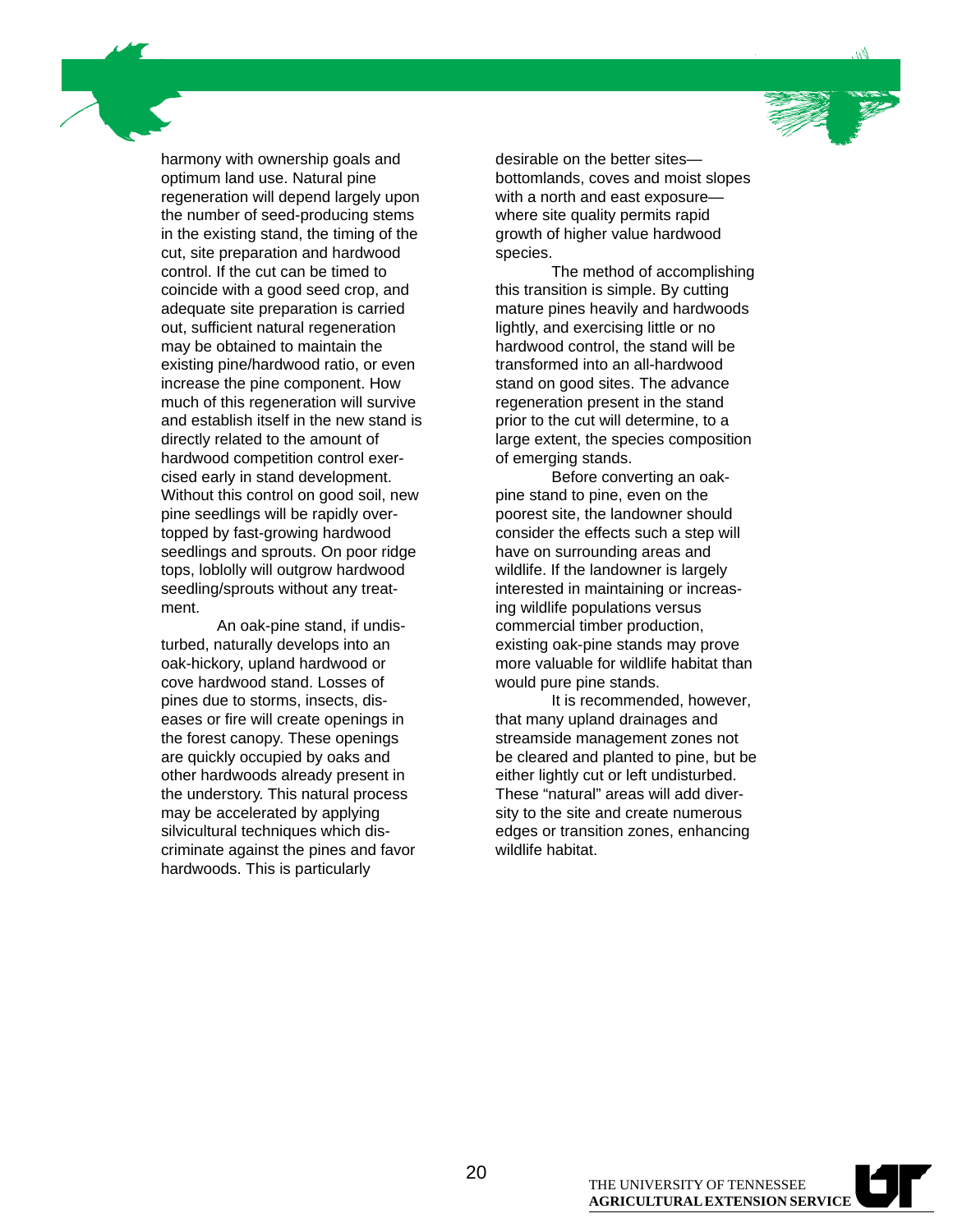



Bottomland hardwood forests are wetlands. These sites require the most sensitive silvicultural treatments. Because of the high productivity of these lands, forest management in bottomland hardwood offers a wide array of options to the forest land owner.

### **Type Description**

Bottomland hardwood types occur on alluvial soils which are often subject to flooding and overflow. Over the years, flood-prone areas continue to change soil texture and land elevation due to siltation and soil deposition from flooding.

Bottomland hardwood tracts support some of the best wildlife habitat and produce some of the most valuable veneer and sawlogs in Tennessee. The major river bottoms of the state contain the largest and more productive bottomland tracts.

Pioneer bottomland hardwood types are cottonwood and black willow, and both occur in pure, even-

> $\sum$  ottomland hard<br>  $\sum$  wood tracts **support some of the best wildlife habitat and produce some of the most valuable veneer and sawlogs in Tennessee.**

age stands. Cottonwood usually seeds in on the higher areas of bar and island formations, usually the upstream and streamfront areas with lighter, coarser-textured soils. Willow tends to regenerate on the back side and downstream toe of islands and bars.

Cottonwood stands will reduce stocking naturally in the early years without stagnation. In mixed stands, cottonwood usually dominates in eight or 10 years. Cottonwood matures in about 45 years, while willow stands begin to decline after 35 or 40 years.

Cottonwood is usually succeeded by a mixture of sycamore, sweetgum, sweet pecan, hackberry, elm and other riverfront hardwood species. Intolerant species like sweetgum occur in large openings. Willow breaks which are higher and better drained eventually give way to a combination of hackberry, soft elm, green ash, Nuttall oak, silver maple, honeylocust and river birch. On wide open sites, sweetgum and pin oak often take over as the secondary type. As soils build, age and become more acid, sweetgum and the red oaks such as water, willow, Shumard and cherrybark will predominate. The older types of the bottomland forest usually include various red and white oaks with sweet pecan and hickories.

Old river channels, which do not completely fill with sediment, will seed with bald cypress or tupelo gum. Establishment of these channels takes a long time because seed and water conditions must be just right for seeding to occur.

### **Harvesting, Regeneration and Cultural Methods**

Bottomland hardwood management and regeneration depend upon the timber types, age and state of succession, past cutting practices, size and type of ownership and the owner's goals. One of the major considerations in managing bottomland hardwoods is to avoid disruption of the natural water flow pattern. Fortunately, forestry practices best suited in maintaining hydrologic cycles also produce abundant wildlife habitat.

**One of the major considerations in managing bottomland hardwoods is to avoid disruption of the natural water flow pattern.**

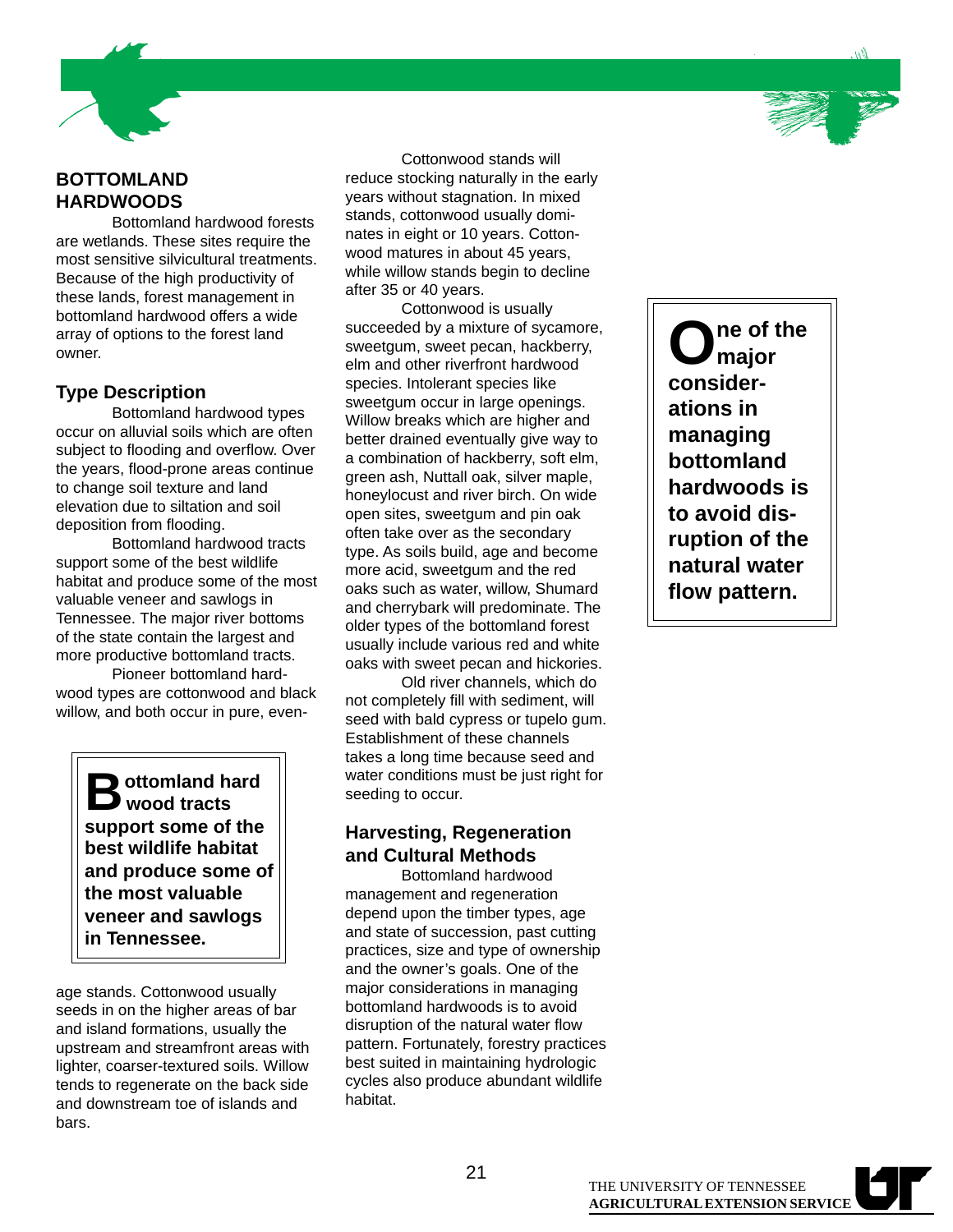Adequate hardwood regeneration usually will not occur where soil water tables have been altered and where soil degradation has occurred. Water tables raised by catch basins, hydrologic dams and blocked or altered stream channels are usually associated with road construction, beaver dams or careless logging. Lowered water tables caused by stream channelization may also affect species composition, regeneration and growth. Altered water tables can cause reversion of a bottomland site to a less desirable timber type or to a nontimber vegetation.

Stand conditions downstream from major water impoundments generally show decline, butt rot of mature timber and wind throw. Uniform stream flow and prolonged flooding which maintain a high water table may result in decline of the stand. This situation differs from the natural ebb and flow of water from streams without impeded drainage patterns.

Managing mixed hardwood forests is complicated. Before choosing a harvesting plan, landowners should perform a comprehensive survey of the site conditions and stand composition. Research and experience have shown that bottomland hardwood stands with less than 20, 40 and 60 square feet per acre of basal area of wood, at ages 20, 30 and 40 years respectively, are potential candidates for a regeneration-type harvest. The information needed for regeneration for each stand includes: 1) condition and size distribution of the overstory trees for each species, 2) quantity of all understory tree species, 3) amount and type of competing vegetation, and 4) seed crop and seed bed conditions.

Silviculture of mixed bottomland hardwoods favors certain species over others for sawlog production because of form, quality, value and rate of growth. Preferred

species for sawlog production include: cottonwood, sycamore, sweetgum, sweet pecan, green ash, cherrybark oak, Nuttall oak, willow oak, white oak, cow oak, black walnut, yellow-poplar and bald cypress.

The landowner should consider the existing competition prior to harvest of a bottomland hardwood forest. A jungle of undesirable tree species, vines, briars and annuals often results after the harvest of a bottomland forest. However, in judging the success of a regeneration cut, one must show patience. After 10 to 15 years, intolerant species begin to express dominance. In alluvial bottoms these intolerant species include green ash, cherrybark oak, yellow-poplar, sycamore, river birch and eastern cottonwood. For muck swamps, the preferred species include swamp black gum, tupelo gum, bald cypress and green ash.

Growth in many existing unmanaged natural bottomland stands may only be 40 board feet per acre or more per year. Managed hardwood stands should develop and maintain a base volume of 4000 board feet per acre. A 7 to 8 percent annual growth (280 board feet per acre per year) is possible in wellstocked, managed stands.

Research shows large responses in growth in bottomland hardwoods when stocking levels are adjusted early in stand development.

Releasing a young stand should be adequate to allow tree crowns enough room to develop during the cutting cycle. On good sites, stands should be cut back to about 80 square feet of basal area per acre.

Scarification caused by normal logging operations in openings is usually helpful in bottomland hardwood regeneration. As seedlings develop in the openings, they must be released by removing trees in other areas.

**G rowth in many exist ing unmanaged natural bottomland stands may only be 40 board feet per acre or more per year. Managed hardwood stands should develop and maintain a base volume of 4000 board feet per acre. A 7 to 8 percent annual growth (280 board feet per acre per year) is possible in well-stocked, managed stands.**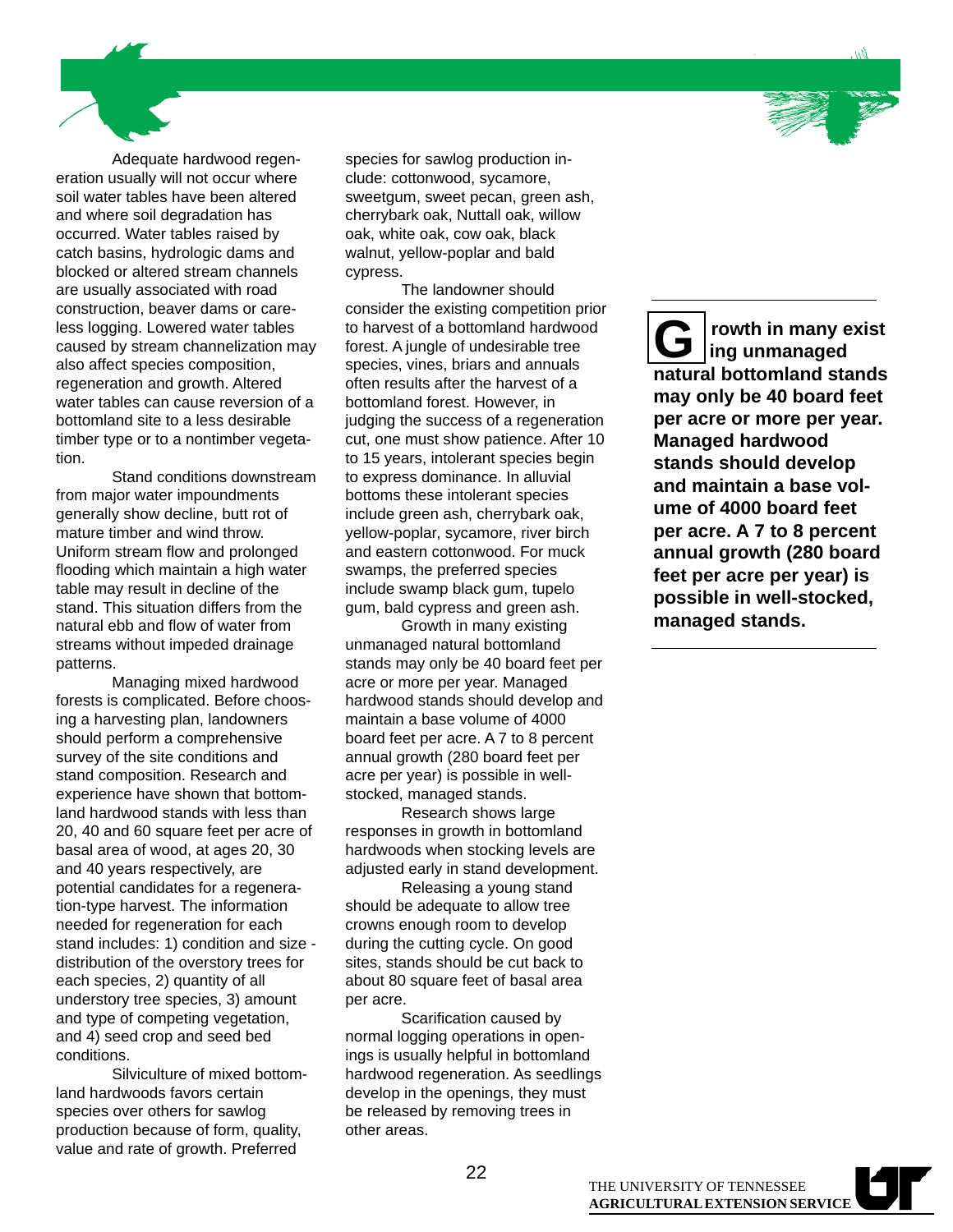This publication considers well-stocked and well-managed stands. However, throughout many Tennessee river bottoms, woodlands have been exploited and mismanaged, becoming fully stocked with saplings and poles of undesirable species. Many bottomlands are literally a jungle of weeds and vines, with a scattered overstory of overmature cull trees. If there are adequate numbers of saplings or small poles of preferred species in the stand to produce future crop trees

(30-40 per acre), then removal of undesirable trees should be the first corrective step. If crop trees are sparse, later selection cuts may be delayed or widely spaced in time. If adequate numbers of potential crop trees are not present, and timber

production is the primary goal of ownership, then clearcutting may be necessary. Remove all trees greater than 2 inches in diameter. If a seed tree of a preferred species is available in the area and seeded conditions can be created by exposure of mineral soil, an excellent stand may be obtained. However, newly established regeneration obtained must compete with vines and weeds, and therefore is often slow to emerge as a visible stand.

Landowners may reforest bottomland hardwood sites successfully by artificial regeneration. Both planting seedlings and direct seeding are options for reforestation work.

One key to planting hardwoods is matching the species to the site. Landowners should evaluate the drainage patterns, flood hazards and soil types before planting a hardwood species.

Cattle and hog grazing are not compatible with growth and regeneration of mixed hardwoods.

**Trapping is the best way to control beaver popula-**

**tions.**

Landowners should also prevent livestock grazing from damaging hardwood timberlands. Bottomland sites are not conducive to excessive soil erosion. However, extensive areas of hardwood forest have sustained damage and heavy mortality from blocked drainages and

silt deposits from upland sites. Landowners should take

precautions to prevent blockages in the natural drains of bottomland soils. Keep clearings for log loading sites as small as possible. Where plantations are established on river banks, maintain uncut strips of timber on the river bank. Leave filter strips along sloughs and bayous when clearing for plantations. Keep permanent riverbank log-loading sites in ground cover when not in use. Remove



Control beaver populations where they cause or contribute to flooding and timber mortality. Trapping is the best way to control beaver populations. Continuous trapping may be necessary to control populations.

Wildlife managers rate bottomland forests as prime habitat. Bottomland hardwoods have a higher deer-carrying capacity than any other forest type in the South and perhaps in the nation. Research has shown carrying capacity of one deer per 10- 12 acres in many bottomlands. This compares with one deer per 18-20 acres in upland mixed hardwoods, and one deer per 25-30 acres in the oak-pine type. Similarly, turkey, squirrel and rabbit habitat in bottomland hardwoods is equal to or superior to other forest types in Tennessee.

Finally, bottomlands make a great contribution to the welfare of waterfowl, especially mallards and wood ducks. Both species are acorn feeders, and thus find the frequently



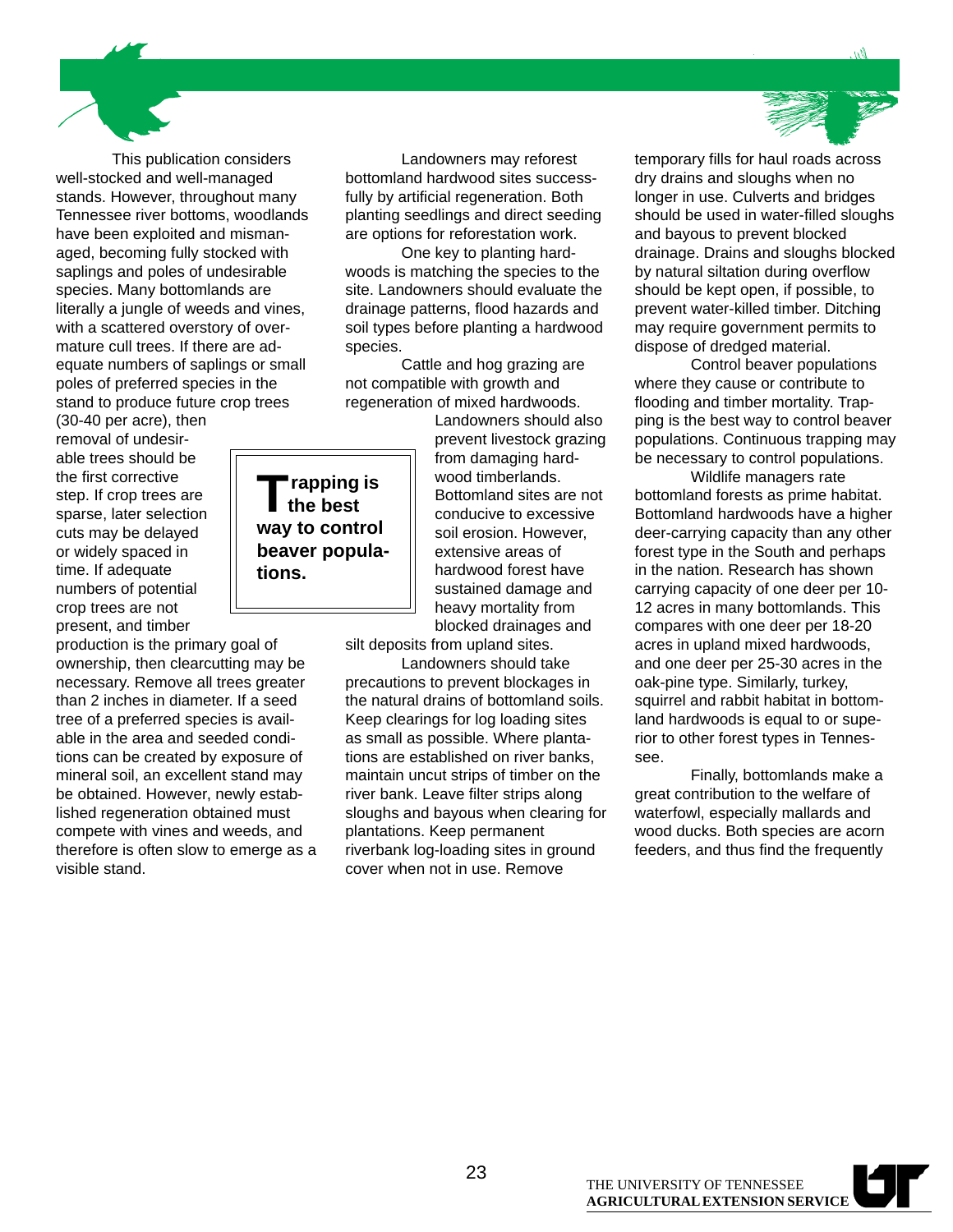

flooded bottomlands with abundant oak species perfectly suited to their needs. In these environs, waterfowl also feed on invertebrates found on the underside of dead leaves for needed protein. The importance of bottomland woodlands to the overall waterfowl picture is clear from study of both the Atlantic and Mississippi flyways. In both flyways the mallard and wood duck rank first and second, respectively, in the total duck harvest.

Other less tangible benefits are the aesthetic, recreational and ecological roles that bottomland forests play. Forests along the drainages slow and hold water in time of flooding, acting as a giant funnel releasing water slowly when needed. Also, the forest has a profound effect on the ground water supply by modifying and slowing any abrupt changes. Still unknown is the complete role of the bottomland forest in affecting local rainfall, humidity and related weather patterns.

These intrinsic and ecological values of the forested wetlands of Tennessee affect and improve the quality of life for all Tennesseans.

### **COVE HARDWOODS**

### **Type Description**

Cove hardwoods occur most frequently in the Plateau and Eastern regions of Tennessee between elevations of 500 and 4,000 feet.

They are typically found on northerly and easterly aspects, lower and middle slopes, coves and ravines, and valley floors. Stands are characterized by a large number of dominant and sub-dominant trees and by a great diversity of species. Species present in the stand and their proportions vary considerably due to past treatment, natural stand disturbances and sites of different quality, aspect, elevation and latitude.

Cove hardwoods are highly productive and typically occupy goodto-excellent sites. Soils are fairly deep, medium-textured and welldrained. Annual precipitation is well distributed and ample, ranging from 40 to 55 or more inches. On these rich sites, major species are long lived and attain very large sizes.

A single species, such as northern red oak or yellow poplar, occasionally dominate a stand, but typically 25 or more species will be present. Important components are yellow-poplar, northern red and white oak, sugar and red maple, American beech, white ash, American basswood, black cherry, cucumbertree, sweet and yellow birches, hickories, yellow buckeye and black locust. Other species occur occasionally, including a few conifers such as eastern white pine and eastern hemlock. On good sites at higher elevations, the type merges in many places with northern hardwood-black cherry mixtures. On drier situations with shallow soils, the type gives way to oak-hickory.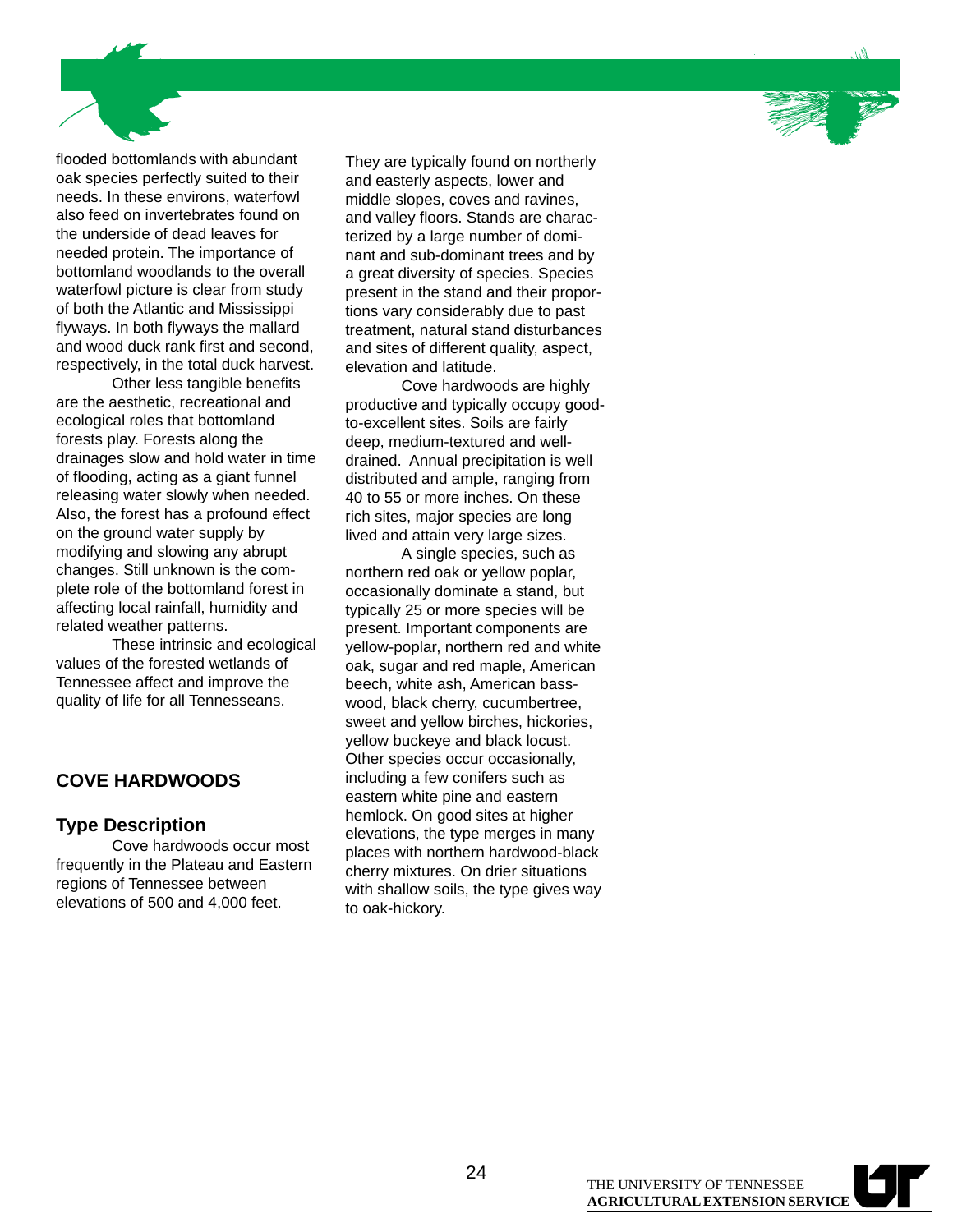

### **Harvesting, Regeneration and Cultural Methods**

Stand condition is probably the most significant consideration in determining silvicultural needs, and stands should be classified as a first management step. These classifications should reflect factors of damage, quality, density and age. The following are offered as examples of condition classes: damaged poletimber, damaged sawtimber, sparse poletimber, sparse sawtimber, low quality pole-timber, low-quality sawtimber, mature poletimber, mature sawtimber, immature poletimber, immature sawtimber, and seedlings and saplings.

Stand management in cove hardwoods is complicated by the wide range of conditions present. The many species associated with this type range from intolerant to moderately shade tolerant. There also may be wide variations in site index.

Recommended management activities for cove hardwoods will generally fall into one of two categories: intermediate cutting or thinning, and harvest cuts for regeneration.

Cove hardwoods generally require intermediate cuts to produce large, high-quality trees. These cuts will usually consist of either a cleaning or commercial thinning operation. Cleaning takes place in seedling and sapling stands less than 20 years old during the period of rapid growth when crown class differentiation is occurring and mortality is high. Cleaning should include the following considerations:

1. The goal is to select preferred species, improve stem quality, shorten the rotation and enhance wildlife habitat.

2. Timing is critical for success. If done too early, cleaning will encourage sprouting, which may overtop selected trees. If cleaning is delayed, the opportunity for exerting a lasting influence on the stand may be

lost. Depending on site, existing conditions and objectives, the proper time for cleaning is when the stand is about 10 years old.

3. The intensity will vary with conditions, but should follow the rule of doing as little as possible to meet the desired goal. Attention should be focused on selected crop trees and removing their competition. Overtopped stems should be ignored.

4. A well-spaced stand of 100 crop trees per acre, free-to-grow, is generally accepted as a desirable goal.

The principal cove hardwood species respond favorably to thinning, although response varies with species, sites, residual density, tree size, vigor and age.

Yellow-poplar is among the fastest growing species in cove stands, but others such as northern red oak and black oak do comparably well. Intermediate in rate of growth are red maple, basswood and ash. White oak, chestnut oak, sweet birch and the hickories are among the slow-growing species.

If the landowner's objectives include maximum production of sawtimber, management should stress diameter and board foot growth of individual trees rather than total cubic foot growth within the stand. Cubic-foot growth, unlike diameter growth, increases with the number of trees per acre. Thinning to encourage growth of individual stems may reduce to some extent this cubic-foot volume growth, but diameters of individual crop trees and board foot volume growth of the stand will be enhanced. Most unmanaged stands in Tennessee are overstocked for optimum diameter growth of individual stems and board-foot growth of the stand.

Thinning eliminates poorquality trees and less desirable species, thus concentrating growth on crop trees. There is, however, a potential danger of epicormic sprout-

**Yellow-poplar is among the fastest growing species in cove stands, but others such as northern red oak and black oak do comparably well.**

**I** f the landowne<br>
objectives inclum<br>
maximum prod<br>
tion of sawtimber, **f the landowner's objectives include maximum producmanagement should stress diameter and board foot growth of individual trees rather than total cubic foot growth within the stand.**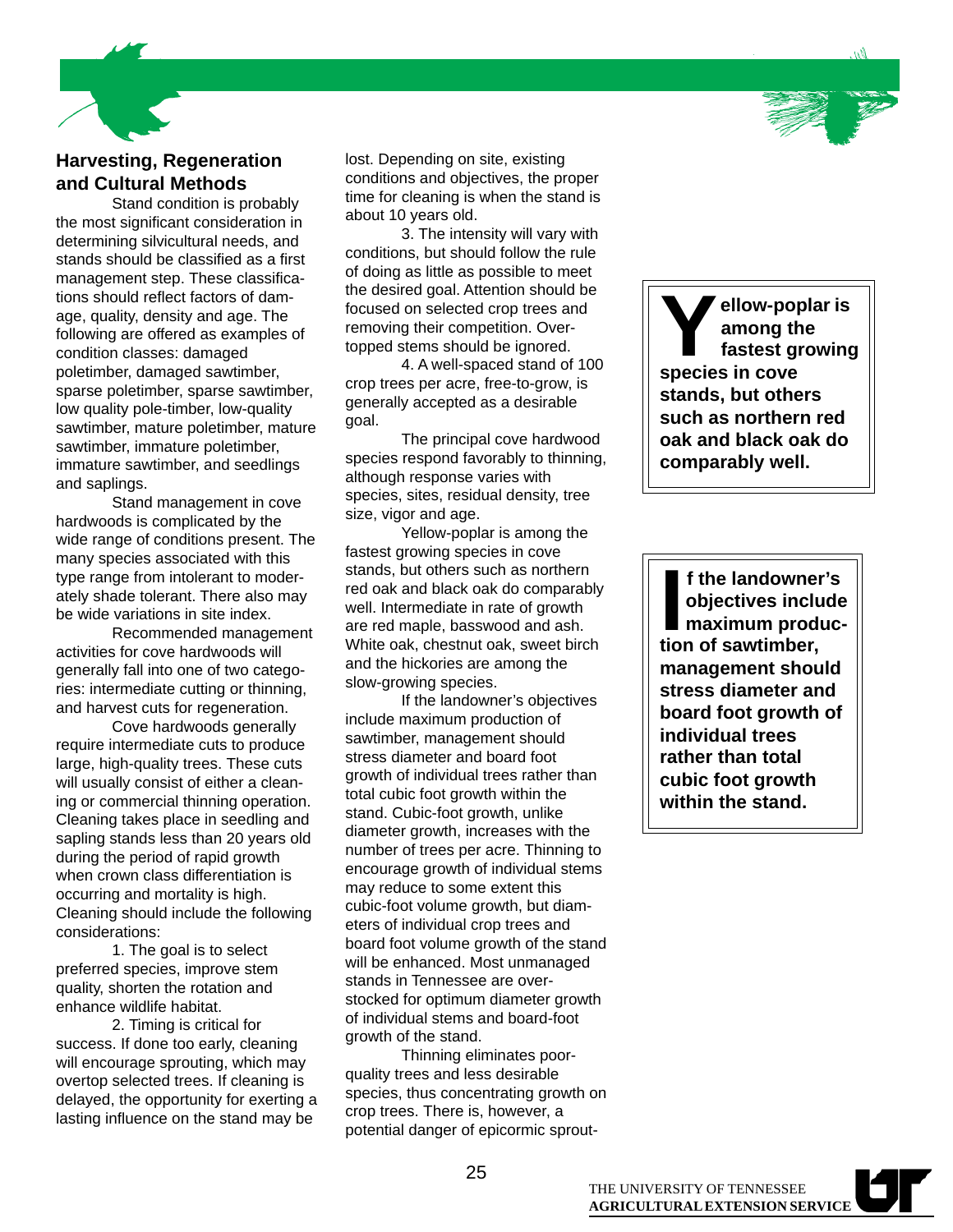

ing, a natural reaction of many trees exposed to increased sunlight on their boles, typically occurring following logging where the remaining trees are exposed to increased sunlight. Many small branches develop below the crown, reducing the ability of the tree to produce grade lumber. In cove hardwood stands, susceptibility to epicormic sprouting varies with species, but is most prevalent on trees under stress and low vigor. The amount of sprouting also depends on intensity of thinning, and is related to individual tree genetic characteristics. The risk of epicormic sprouting is greater on poor sites and most commonly occurs on the southerly faces of exposed tree boles.

The timing of intermediate cuts can be quite flexible, and for this reason, economic considerations often influence scheduling. Because cove hardwoods are commonly composed of many species with varying growth potentials and different age classes, cove hardwoods do not stagnate. Depending on the situation, the option exists for either light-but-frequent thinnings, or relatively heavy thinnings at longer intervals.

Cove hardwoods are so complex that no one silvicultural system can be considered best for all conditions. All hardwoods sprout vigorously when small, and seeds of some species such as ash, yellowpoplar and black cherry are produced in abundance annually and remain viable in the forest liter or duff for several years. Natural hardwood reproduction usually occurs following any type of harvest cutting.

The silvicultural system and its associated harvest cutting method greatly influence species composition, due to the wide variety of species and their varying degrees of tolerance to shade.

Uneven-age management with selection cutting causes the least disturbance in the forest canopy. It

tends to encourage shade-tolerant species such as sugar maple, beech and hemlock. Thus, this system favors the economically less valuable, slower-growing tolerant species and discriminates against more lightdemanding species.

Group selection or patch cutting of small areas, one-half to one acre in size, permits the establishment of light-demanding species such as yellow-poplar and black cherry. But management costs are high and there is a loss of quality in border trees around the openings due to epicormic sprouting. As stated earlier, this system does not lend itself to intensive forestry when timber production may be the principal objective.

Shelterwood cuttings appear to be a promising method for regenerating species with intermediate shade tolerance. When advance regeneration is lacking, this method has some advantage in establishing oaks, hickories and other mid-tolerant species. However, it also favors those that are more tolerant. The shelterwood method may have its best utilization where aesthetics are important.

The seed-tree method is of little value in the regeneration of cove hardwoods. The heavy seeds of cove hardwoods, such as oak, are poorly distributed, while the light seeds of yellow poplar, ash and black cherry and certain other species are usually already sufficiently available in the forest floor.

Clearcutting is a highly useful tool for the regeneration of fastgrowing intolerant species such as yellow poplar and black cherry. Where adequate advance reproduction is present, it also encourages development of oaks, hickories and other mid-tolerant species. Clearcutting may well be the most economical and preferable method when wood production is the primary objective. However, in scenically

sensitive locations, aesthetic objections may limit clearcuts to small areas.

Although it is important to follow Best Management Practices (BMPs) when planning harvest activities on all forest types, it may be most critical in cove hardwoods. Cove sites are characterized by deep soils and slopes that are often steep, with an increased risk of soil erosion. A well-planned harvest including the implementation of BMPs will minimize soil loss, while allowing the landowner to meet his or her forest management objectives.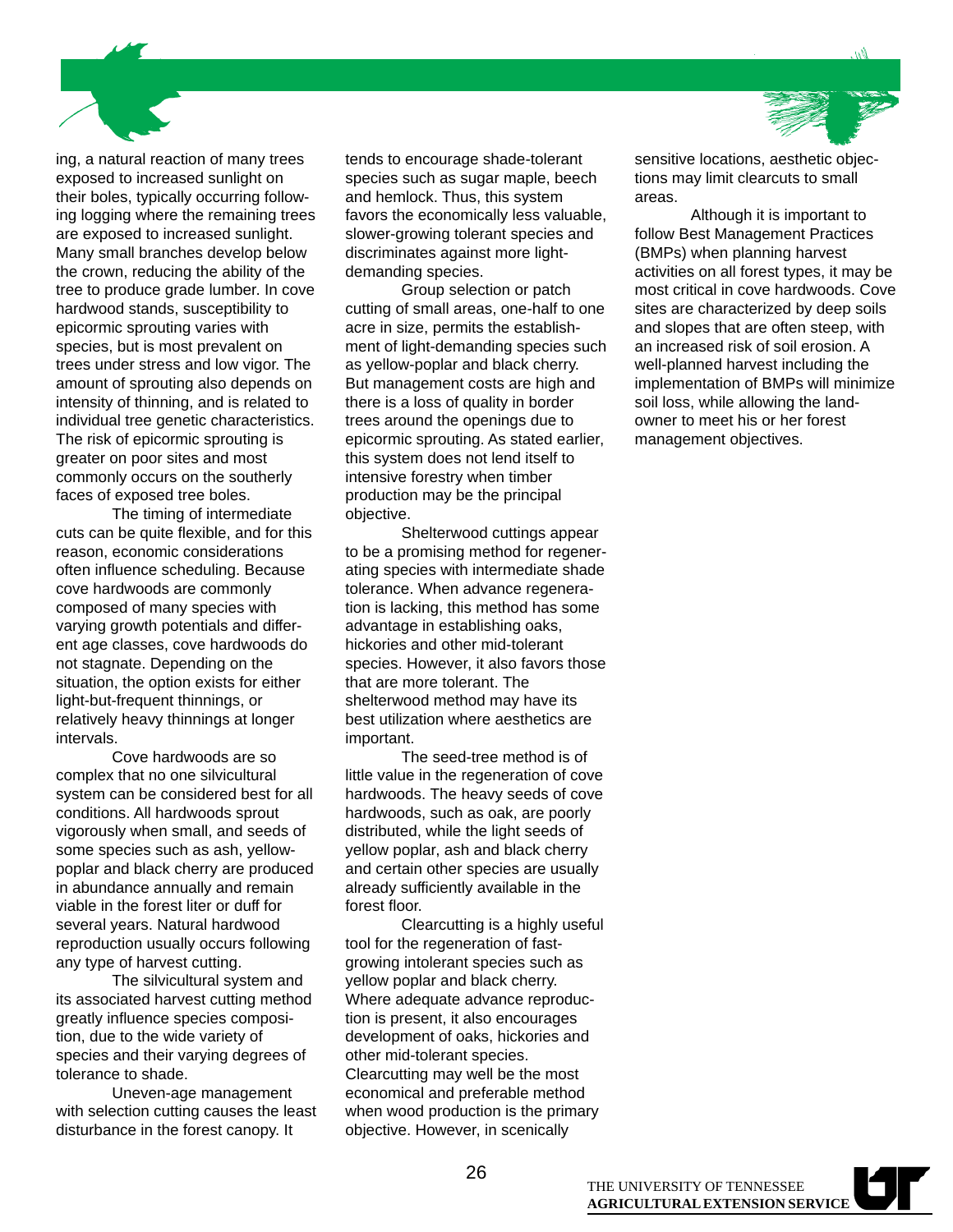

### **Type Establishment**

Traditionally, Tennessee is considered a hardwood state. Hardwoods will grow in all regions and there is significant established industry to utilize this resource. However, pine is increasing in importance. About 20 percent of the state's forest lands consist of pine or pine-hardwood types. Pine offers the landowner the advantage of higher per acre yields on poor sites. Sites which might be suitable for planting pine include old fields, ridgetops, eroded hillsides and poor southwest slopes. Although pine will grow well on almost any site, it does respond as site quality improves. Elevation, soils, aspect, moisture and winter temperature all impact where a pine species will grow. On good sites, hardwoods must be controlled to insure adequate pine survival and growth.

There are several species of pine that grow well in the state. Each species has special needs and requirements for survival and some are more commercially valuable than others.

Loblolly pine is fast growing and produces many valuable products including pulpwood, lumber, plywood and poles. One drawback of loblolly pine is that it is not a native species to many counties of the state. Cold winter temperatures plus heavy snows and ice storms may inhibit loblolly from maturing.

Tree improvement programs

in Tennessee have been partially successful in breeding trees that can perform well in Tennessee and resist cold and ice damage. Virginia pine is preferred on poorer sites and at higher elevations. It is an excellent tree for erosion control or for site reclamation following mining. Due to its shorter needles and steeper branch angles, Virginia pine is much more resistant to snow and ice damage than is loblolly. Virginia pine does not grow as rapidly as loblolly and yields fewer economic products at maturity.

Shortleaf pine occurs naturally in many areas of the state, usually on good sites. It is also planted primarily for sawtimber production. Although it will make excellent pulpwood, it will take much longer to mature than loblolly or Virginia pine.

Eastern white pine grows

naturally in eastern Tennessee and prefers a good site with adequate moisture. In the past few years, eastern white pine has been widely planted for Christmas trees and for ornamental transplant stock. Large eastern white pines are valuable for lumber used in pattern making for the furniture industry. Currently, timber sales are generally for sawlogs and logs for log homes.

### **Harvesting, Regeneration and Cultural Methods**

Harvesting methods for pine basically consist of group selections and clearcuts. Single tree selection is not preferred because pines are

shade intolerant and must be established under even-age conditions. A modified shelterwood method or a seed tree harvest can be utilized if natural regeneration is planned.

After harvesting is complete, the site should be prepared for regeneration. The method of regeneration will largely dictate the type of site preparation necessary. Lessintensive forms of regeneration require less-intensive forms of site preparation. A more detailed discussion follows in the section titled "Stand Conversion."

Pines can be regenerated by natural seeding, direct seeding or by planting seedlings. The methods differ both in cost and effectiveness. The landowner must fully understand the ramifications of each method beforehand.

A modified shelterwood harvest or a seed tree cut can provide for natural pine regeneration. This technique requires the harvesting of all trees, except for those mature, cone-bearing trees left behind to provide seed. As seed drops and germinates, the new stand starts to fill in below. Once sufficient regeneration is present, harvest the seed trees and complete the operation.

Seed tree regeneration offers the most cost-effective means of regenerating pine. It does have some significant limitations, however. First, the landowner must regenerate to the same species that was growing before. A tract that was forested with shortleaf will come back to shortleaf. This negates any opportunities to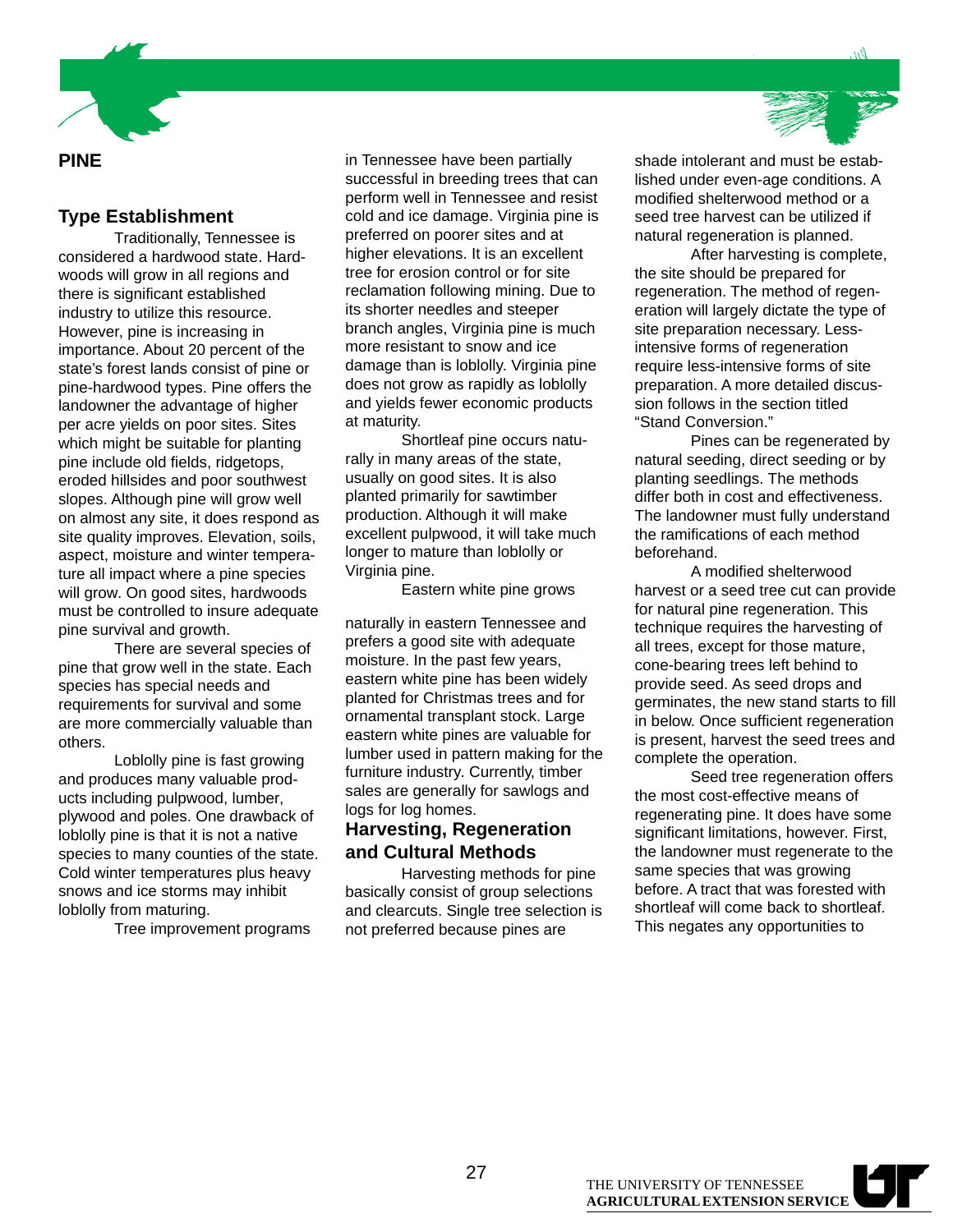

work with genetically improved materials and the enhanced growth characteristics that come with such stock. Second, stocking can be a hitor-miss proposition. In years of good seed production, adequately-stocked to over-stocked stands are common. Similarly, in poor years of seed production, under-stocked stands may occur. Third, removal of seed trees frequently causes damage to the regeneration. And finally, seed trees are subject to lightning strikes, wind throw and ice damage.

Direct seeding is a variation of natural seeding. Following a group selection or clearcut, pine seed is broadcast on the harvest area by airplane, helicopter or ground equipment. Positive attributes associated with this method include moderate cost, the opportunity to switch from one species of pine to another and the use of genetically improved seed. As with natural seeding, the main drawback to direct seeding is the amount of seed that actually germinates. Frequently, too many seed germinate and stands with too many trees clumped in an area may result.

Planting nursery grown seedlings is the most common method of regenerating pine. It is also the most expensive means. Success rates are high if proper procedures and techniques are used. Advice from

a professional forester can help the landowner achieve a good planting job.

A forester can help the landowner locate proper species, find a good seed source, and locate quality seedlings. Most nurseries grow two types of seedlings—woodsrun and genetically improved. Because woods-run seed is collected from a variety of trees, the seedlings produced exhibit great variety in size, shape, growth, etc. This variation results in a plantation that may not grow at an optimum and uniform rate.

Genetically-improved seedlings are produced from seed collected from preferred seed sources or seed orchard. Each tree in the orchard has certain superior characteristics. As the superior trees produce seed, their offspring receive their genetic traits. This results in a forest more genetically equipped to handle the harsh realities of the local environment. For example, genetically-improved loblolly pines grown for Tennessee landowners have traits that enable them to survive freezing winter temperatures. If available, the landowner should use geneticallyimproved planting stock, even though it is slightly more expensive than woods-run stock. Seedlings should be ordered in the summer prior to the planting season, which runs between

December and April.

Availability of labor and equipment, along with local site conditions, determine the decision to hand- or machine-plant. If the site is steep or rocky, hand-planting may be the only alternative. On well-prepared sites, survival and growth are usually superior when seedlings are machine-planted. Tractors (crawler or farm type) in the 50-75 horsepower range are ideal for pulling a planting machine.

The spacing of trees in a plantation is determined by the objectives of the landowner. Wider spacings produce salable trees earlier. An 8 x 8, 7 x 9, 7 x 8 or 6 x 10-foot spacing is recommended. This gives each tree about 56 to 64 square feet of growing space and makes thinnings possible in 12 to 18 years. With a wider spacing, there are reduced planting costs, minimum mortality before thinning and increased growth rates.

After pine is successfully regenerated, either by seeding or planting, intermediate treatments may be required. Hardwoods must be controlled during the early years of the plantation to achieve maximum pine growth. Failure to do so probably will produce a mixed pine/hardwood forest.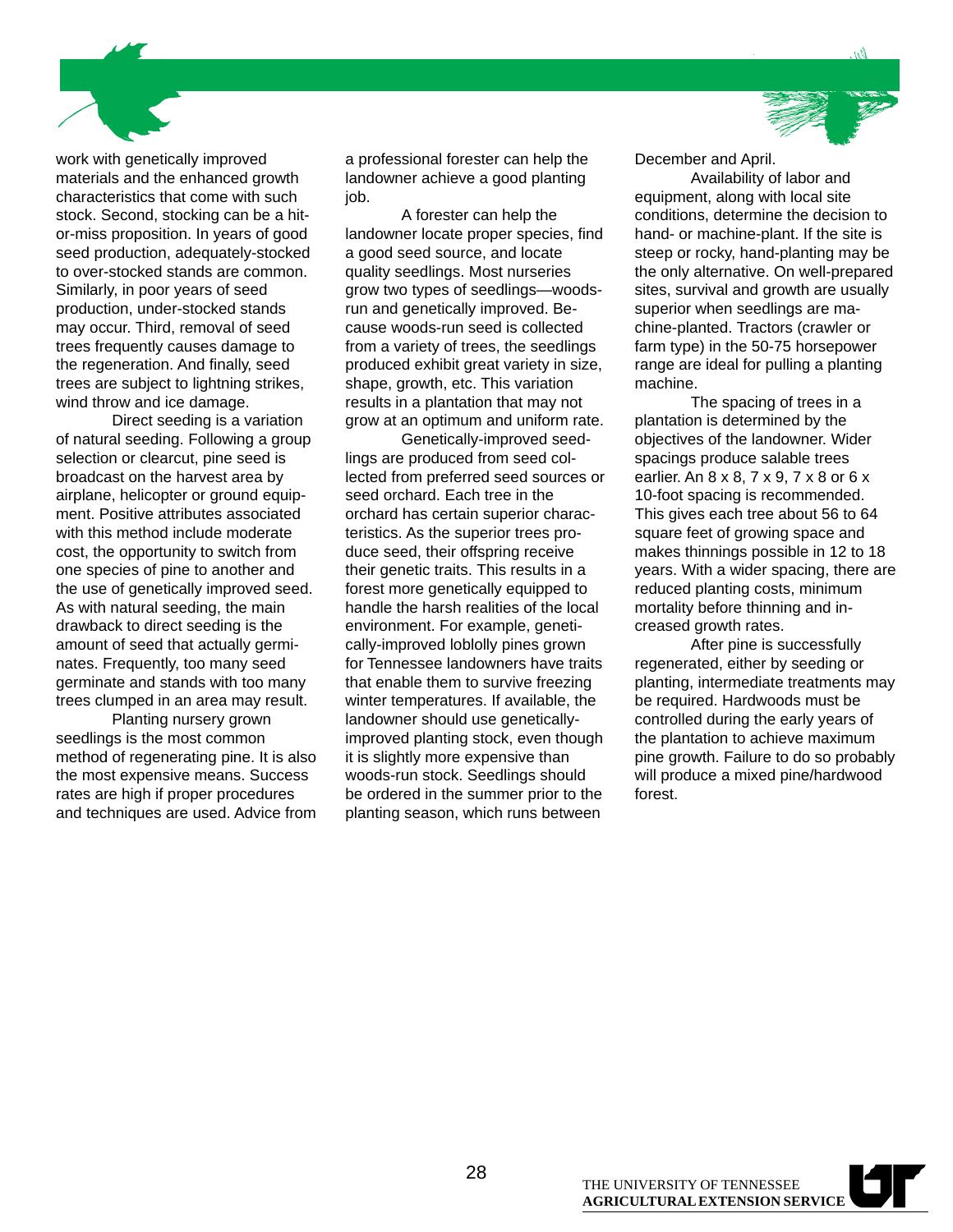

### **Possible methods of removing hardwood competition are:**

### Recommendations for specific herbicides cannot be made with any reliability since their authorized use is **1. Foliar application of herbicides**

Recommendations for specific herbicides cannot be made with any reliability since their authorized use is subject to rapid change. Only herbicides approved by the Environmental Protection Agency can be used. Consult a professional forester before the use of such chemicals and follow the manufacturer's label. Foliar applications of herbicides are done most efficiently and safely using a helicopter equipped with a drift-control system. Ground applications are also possible using tractor-mounted sprayers or hand crews.

### This can be done by applying EPA-approved chemicals to an axe-made frill around the tree, or with tree injec-**2. Stem application of herbicides**

This can be done by applying EPA-approved chemicals to an axe-made frill around the tree, or with tree injectors at the base of the tree. This treatment is most effective during the growing season. Some new herbicides can be sprayed directly to the stem and absorbed into the tree through the bark. This technique is called a basal spray treatment.

#### **3. Girdling**

 Girdling involves the use of an axe or hatchet to remove a ring of bark around the tree. Some species have a Girdling involves the use of an axe or hatchet to remove a ring of bark around the tree. Some species have a tendency to "bridge" the girdle and live. For a more effective treatment, apply EPA-approved herbicide to the girdle, as in stem application.

#### **4. Prescribed burning:**

 $\Gamma$  rescribed burning:  $\Gamma$  is and brush in older pine stands. Stands must be 15 to 18 feet tall and have tall and have tall and have tall and have tall and have tall and have tall and have tall and have tall and have ta Fire can be used to reduce fuel and brush in older pine stands. Stands must be 15 to 18 feet tall and have stems diameters at 4 to 6 inches. Used under the right fuel moisture and weather conditions, and properly supervised, fire is a useful tool for pine management. It can have disastrous results, however, if improperly used. A state burning permit is required. Consult with a professional forester before any prescribed burn.

If overstocked (such as from direct seeding), pre-commercial thinnings may be needed during the first five years if the stand is to achieve any reasonable growth. Pre-commercial thinning can be achieved by removing pines in strips with bush hogging, discing or applying herbicides.

If one of the landowner's goals is to grow sawtimber, a first commercial thinning may be necessary at ages 12 to 18. Two thinning systems are in general use today: (1) free thinning, leaving the best trees in the stand for the final harvest cut, and (2) row thinning, removing every second or third row of trees.

The number of trees left after thinning depends upon the carrying capacity of the land. As the stand ages, for a given site the fewer the trees per acre that can be maintained. There are several factors to consider when determining how many trees to remove in a thinning from a pure pine stand, such as, stand density, growth, site, crown age, the vigor, etc. Consult a professional forester prior to determining which trees and how many trees to remove in a thinning.

Finally, protect pine stand from insects, disease and wildfire. A landowner must periodically check the trees. If the area has a history of wildfire problems, firelines may be needed around the perimeter of the pines. Disease and insect outbreaks can be partially controlled through salvage harvesting operations.

Wildlife habitat value of the pine stands depend on many factors, including the species composition of the under- and mid-story. Stands with honeysuckle as the primary species covering the forest floor have high carrying capacities for deer and turkey. A dogwood mid-story, with stems 2 inches DBH and over, provides soft mast (pulpy fruit) in the fall. Sapling- and pole-size mid-story provides cover for deer and grouse. Log-road re-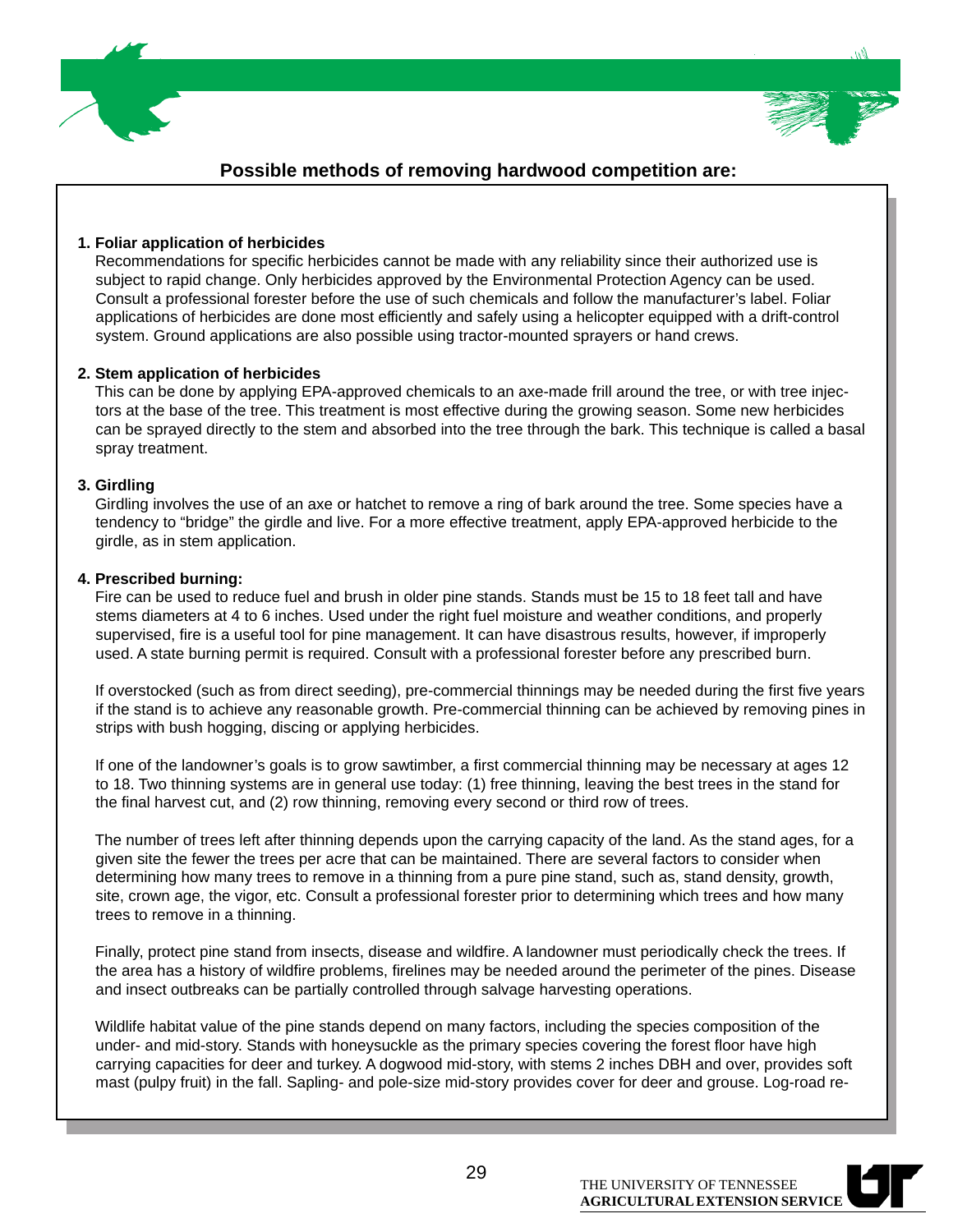

vegetation after a cut can provides useful amounts of forage.

### **Stand Conversion**

Converting hardwood stands to pine is a management option that some landowners may wish to consider. Extremely poor hardwood sites generally are more economically productive if reforested in pine. Stand conversion is only recommended following a clearcut. Methods of conversion include:

(1) Clearing. On flat ground and on moderate slopes, land clearing is an excellent conversion technique. This is the most expensive method, but is generally also the most successful. The clearing process usually involves shearing the remaining brush and cull trees from the ground with a crawler tractor-mounted blade, piling the brush in windrows, burning and single or double discing with a heavy offset tandem disc.

(2) Use of herbicides. Stand conversion with herbicides commonly consists of foliar spray applied by helicopter equipped with a drift control system. Mist-blower applications, except inside large acreages, tend to drift. The amount and species of brush on the land determines the actual formulation of spray mixture. After full leaf development, spray areas, control burn in late August or September and then plant or seed with the desired species during the winter.

(3) Use of fire. Following a clearcut, a controlled burn is often adequate to remove undesirable brush and suitably prepare the area for planting. Use of fire is dependent on weather conditions, but it is a valuable and relatively inexpensive site preparation tool.

Erosion associated with stand conversion may result from land clearing or plowed fire lines. However, erosion can be limited by clearing only slopes of less than 25 percent, piling windrows continuously on the contour, discing on the contour and planting on the contour. Building waterbars on firelanes will also reduce erosion. Normally, after the first growing season, there is an adequate cover of grass and weeds to prevent any significant amount of soil movement.

### **Marketing of Forest Resources**

Many marketing opportunities exist for the Tennessee forest landowner. These range from the sale of timber to the sale of access for hunting. With this great diversity of forest products, it is almost impossible to specify any one set of possibilities as being "the best" for a particular owner. Since the prime producer of income to the forest landowner is the sale of timber and wood products, this aspect of the landowner marketing possibilities will be stressed. Because of the complexities associated with the sale of timber, the landowner should seek assistance from a professional forester (private consultant, state service forester, Extension forester or industrial forester) as early as possible. Given the landowner's objectives, the forester can assist with the design of a sale to best meet those goals. In many cases, harvesting to achieve financial goals is consistent with the achievement of other goals. Regardless of the objectives of the timber harvest, consideration must be given to the re-establishment of the stand. Again, the professional forester can help the landowner decide on a regeneration plan that fits his or her goals.

There are several ways to designate harvestable trees. These have already been discussed in connection with appropriate silvicultural practices for each forest type. In any selective harvest, trees should be

30



marked to be cut on both the bole as well as the stump.

Before making a sale, determine the volume of the trees to be sold. Such a volume determination will usually involve an assessment of quality and species identification. The only reliable method is to estimate the volume of all trees to be cut with assistance from a professional forester. The volume will give the landowner an inventory of the forest products he or she intends to sell.

Volume determination can also be achieved by measuring or scaling the products after they have been harvested. This can take place at the harvesting site or at the mill that purchased the products. This method of inventory doesn't give the landowner any prior information about the sale and could result in a poor marketing decision.

After specifying which trees to cut and determining stand volume, a selling price must be established. The landowner can simply determine the stumpage price of each species, size and quality tree, and multiply by the volume to determine the total price for the sale. The local state service forester or other landowners who have recently made sales are good sources of price information.

The best way to sell timber is to solicit sealed bids. Research has proven that sealed bids are the best way to receive the highest price for timber. By inviting sealed bids, landowners 1) exploit the total market for timber, 2) develop competition among all the buyers, 3) notify the buyers of condition of sale, 4) may be assured that at least a minimum acceptable price will be reached, and 5) may prevent collusion among buyers.

An alternative is to advertise or auction the standing timber. Advertise sales by mail, in trade journals, local papers and by word of mouth. The key to successful timber marketing is to be patient. Since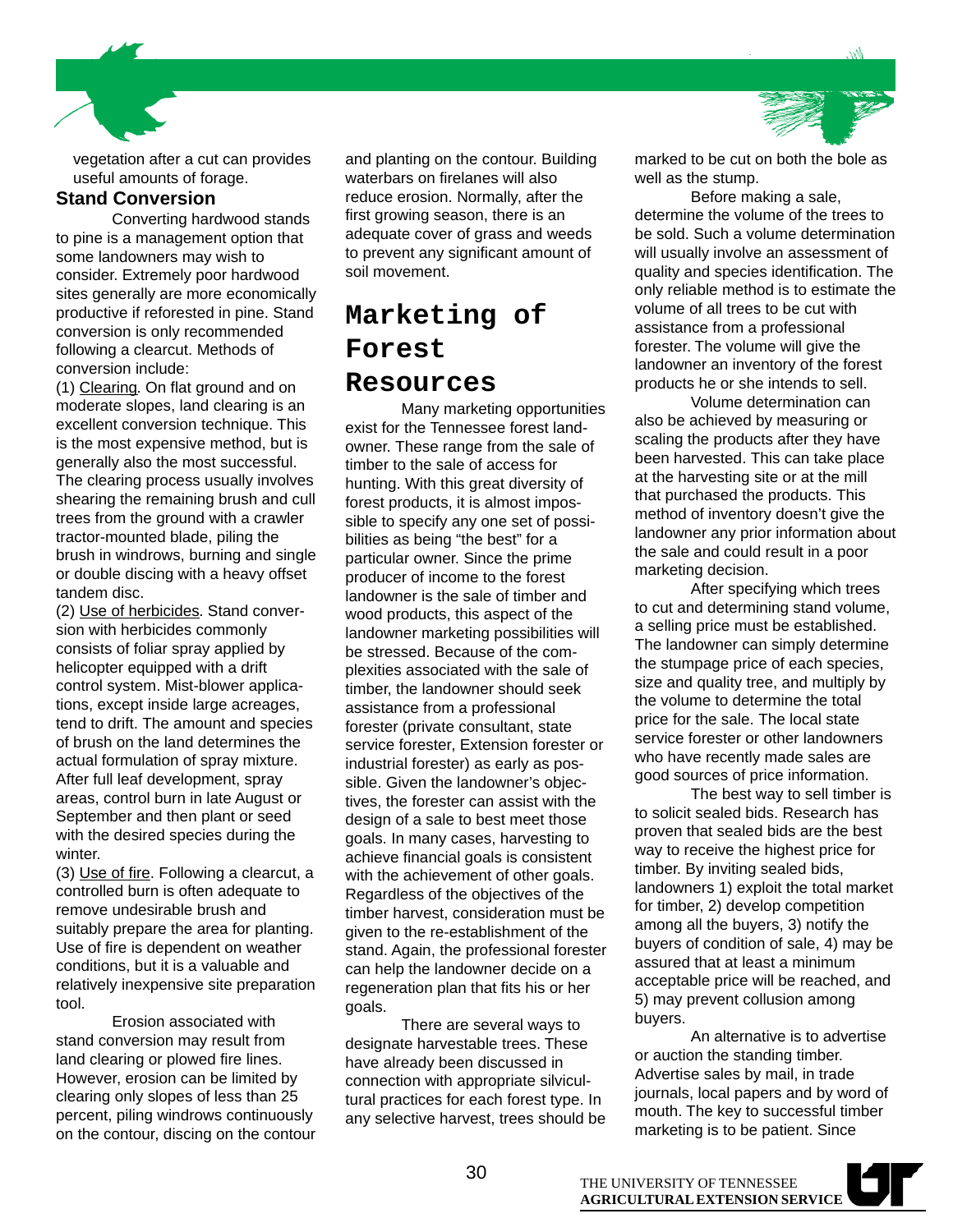

timber is not a liquid asset, and the wood markets tend to be volatile and cyclic, it may require six to 18 months to receive fair market value for standing timber. Be patient.

Timber sales which contain high value products like veneer logs and cooperage bolts should be considered differently. Landowners will likely receive a greater monetary gain by selling these products separately. In some cases pulpwood and sawtimber may be effectively marketed separately. Prices may different enough between products to warrant special consideration.

A timber sale contract should be constructed early in the marketing process so that potential buyers will completely understand the terms and conditions of the sale prior to submitting bids. Seek competent legal aid during this process. A contract provides for methods of measurement, prices, termination dates, access, liabilities for damage and other aspects that may be of importance to a particular landowner. Sellers should include as part of their contract that Tennessee Best Management Practices be followed in the timber harvest. The seller should inspect the sale area during and after completion of the harvest to assure compliance with the contract.

Forest landowners have many non-timber products that can be marketed. Gravel, stone, and sand are always in high demand. Vegetative materials like ginseng root are readily sold to herb buyers. The commercial and ornamental nursery industry buys numerous young trees and saplings from growers. They also buy mulch in the form of tree bark, sawdust and pine straw. All these products are derived from the forest and can be sold for the benefit of the landowner.

Hunting access represents another readily marketable commodity for the forest landowner. As competition for public hunting property increases, hunters continue to vie for private property for a exclusive place to hunt. Lease arrangements or a day use fee system are the most common agreements reached between landowners and hunters.

### **Sources of Assistance for Landowners**

There are many sources of information for landowners on how they may better manage their forest lands and where they may market the products.

The Tennessee Division of Forestry (TDF) provides services in timber management and to a limited degree in timber marketing. TDF is also the public agency that approves the eligibility of landowners for government cost share programs, such as the Forest Stewardship Program. The Forest Stewardship Program is designed for forest landowners who have multiple use objectives and intend to implement forestry stewardship practices on their land. Enrollment offers landowners opportunity to participate in the Stewardship Incentive Program (SIP) for government cost share assistance for such practices as wildlife habitat improvements, road construction improvements, tree planting, fencing for water quality improvements, etc. The state service forester can give the landowner information with regard to these valuable subsidies.

The Extension forester of The University of Tennessee Department of Forestry, Wildlife and Fisheries serves as a source of educational assistance and technical information for landowners. This service is available through Agricultural Extension Service county agents. Assistance is also available in certain areas from the Soil Conservation Service, the Tennessee Valley Authority and Tennessee Wildlife Resources Agency.

In addition to public sources

**Landowners who**<br>
are committed to<br>
wise forest man<br>
are oligible to **are committed to wise forest management are eligible to enroll at no cost in the American Tree Farm program, which is administered in Tennessee by the Tennessee Forestry Association (TFA).**

of information, private consulting foresters provide valuable landowner services, particularly in the area of timber sales administration and marketing. A list of consulting foresters in Tennessee is available from most Tennessee Division of Forestry offices.

Landowners who are committed to wise forest management are eligible to enroll at no cost in the American Tree Farm program, which is administered in Tennessee by the Tennessee Forestry Association (TFA). Tree Farm foresters will help the landowner develop a management plan designed to meet his or her goals, and will periodically inspect the tree farm at no charge. Many of Tennessee's best-managed forests display the familiar green and white, diamond-shaped "Tree Farm" sign.

Several of Tennessee's forest products companies provide a service to landowners who are interested in practicing forestry. These companies offer agreements in which landowners receive professional assistance and services in return for a commitment to practice intensive forestry. A list of these programs is also available from the Tennessee Forestry Association.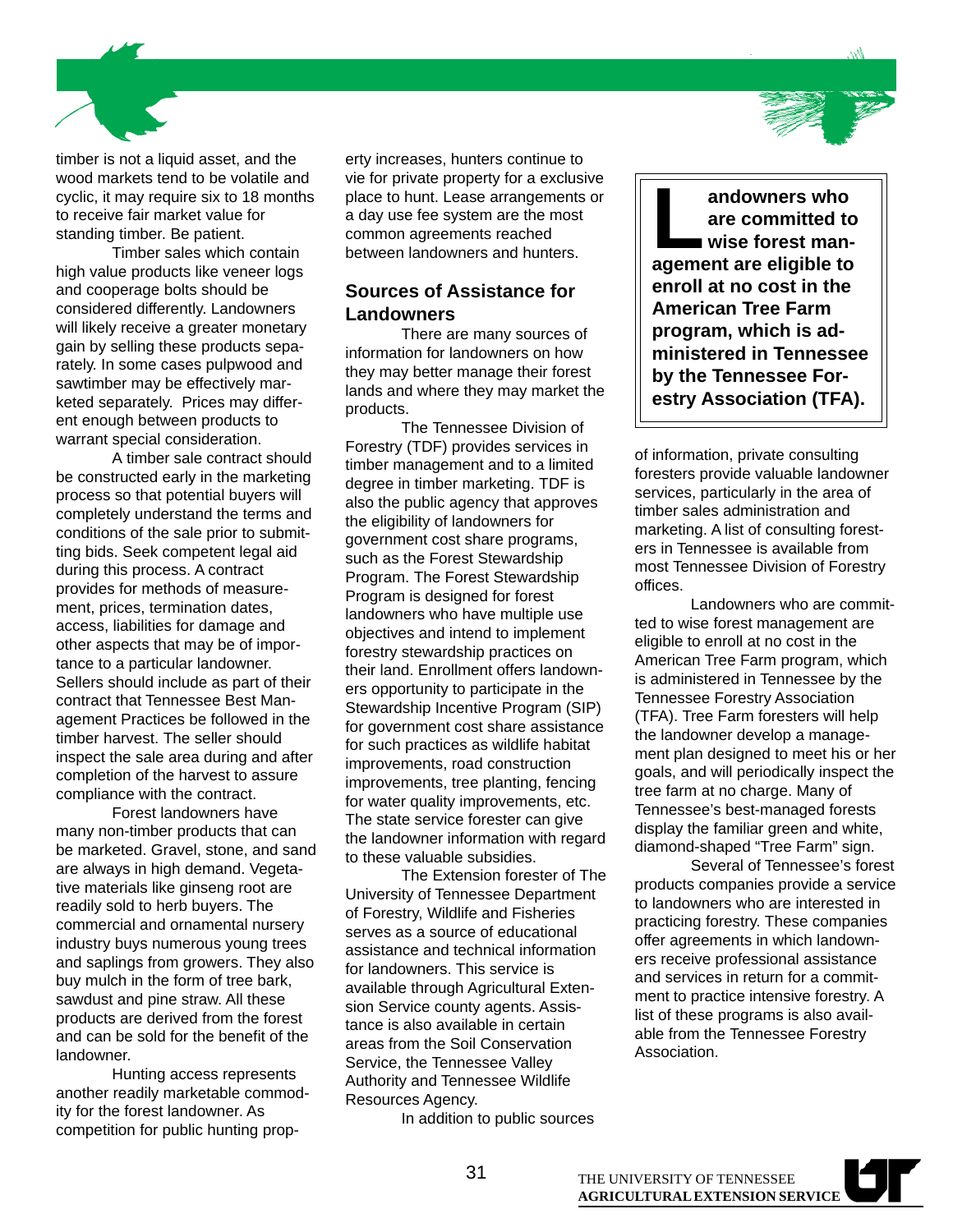



### **Agencies Assisting Landowners**

State Forester Tennessee Division of Forestry P. O. Box 40727, Melrose Station Nashville, TN 37204 (615) 360-0724

Extension Forester The University of Tennessee Agricultural Extension Service P.O. Box 1071 Knoxville, TN 37901-1071 (615) 974-7346

State Conservationist Soil Conservation Service 675 US Courthouse 801 Broadway Nashville, TN 37203 (615) 736-5471

Executive Director Association of Consulting Foresters of American, Inc. 5400 Grosvenor Lane, Suite 300 Bethesda, MD 20814-2198 (301) 530-6759

Forestry Leader Tennessee Valley Authority Forestry Building Norris, TN 37828 (615) 494-9800

Executive Director Tennessee Forestry Association P.O. Box 290693 Nashville, TN 37229 (615) 883-3832

### **GLOSSARY**

alluvial soil A soil consisting of recently water-deposited sediment and showing practically no soil horizon development.

basal area The area of the cross-section of a tree stem including bark, generally at breast height (4.5 feet from the ground).

Best Management Practices Harvesting and silvicultural guidelines developed to reduce the amount of soil erosion resulting from logging and other forestry-related activities.

carrying capacity The maximum number of a given species that can survive on an area without deterioration of the environment.

cleaning A cutting made in a stand not past the sapling stage. This releases the best trees by removing less desirable individuals of the same age which overtop them.

climax forest The final stage in natural plant succession in a given environment. The plant community has reached a highly stable condition, and will not change in composition unless there is a change in climate and/or soil.

commercial forestland Forest lands capable of growing merchantable forest products, and not being withdrawn from such use.

cruise A survey to locate and estimate the quantity of wood on a given area according to species, size, quality and possible products.

cutting cycle The planned interval of time between successive cuttings.

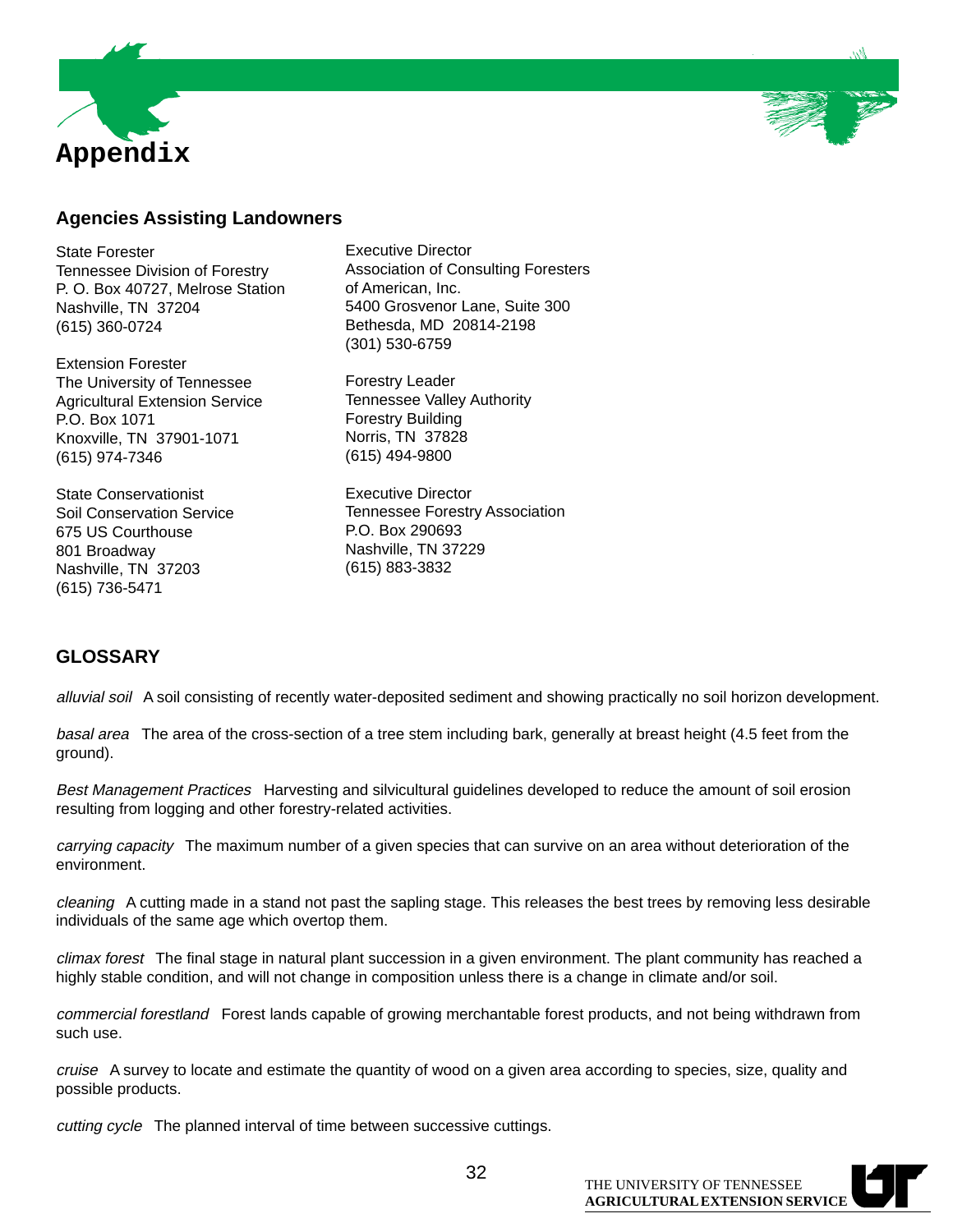

DBH Diameter at breast height. The average stem diameter, outside bark, at 4 1/2 feet above ground.

dominance The influence that a species exerts, measured by the total cover or mass that it occupies within a community.

epicormic branching A branch that sprouts from a dormant bud on the stem of a woody plant.

even-age A silvicultural system wherein the age difference between the youngest and oldest trees is less than 20% of the length of the rotation.

forest stand A community of trees, sufficiently uniform in composition, age and spatial arrangement to make it distinguishable from adjacent plant communities.

forest type A category of forest defined by its particular vegetative composition; i.e., the predominant species that occupy the area.

frilling Girdling by making a series of downward and overlapping incisions; usually done for the introduction of herbicides.

intermediate cutting Any type of tree removal from a stand which takes place between the time of its formation and the final harvest cutting.

pioneer species A plant capable of invading disturbed areas and persisting until replaced by successor species having more exacting environmental requirements.

pole Trees that are from 4-to-10 inches in DBH.

prescribed fire Controlled application of fire under carefully supervised conditions to achieve planned objectives.

release Freeing a tree(s) from competition by eliminating species that are interfering with optimum growth performance.

rotation The number of years between the regeneration of a forest stand and its final harvest cutting.

salvage cutting Utilization of trees that are dead, dying or deteriorating.Usually following a natural diaster like a wildfire, storm, or insect.

sanitation cutting The removal of dead, damaged or susceptible trees, to prevent the spread of insects and/or disease.

sapling Trees that are less than 4-inch DBH and more than 3 feet tall.

scarification Disturbance of the surface layer of soil that supports forest vegetation, thereby exposing the mineral soil and making it receptive for seed germination and plant growth.

site An area considered in terms of its environment, particularly as this determines the type and quality of the vegetation the area can support.

site index A measure of the relative productive capacity of a site. The height of the dominant trees in a stand at a specific age for a single species.

site preparation Removal of unwanted vegetation, branchwood and other residue on the ground before the establishment and forest regeneration of an area.

soil series The basic unit of soil classification, consisting of soils that are alike in all major profile characteristics of the surface layer.



33